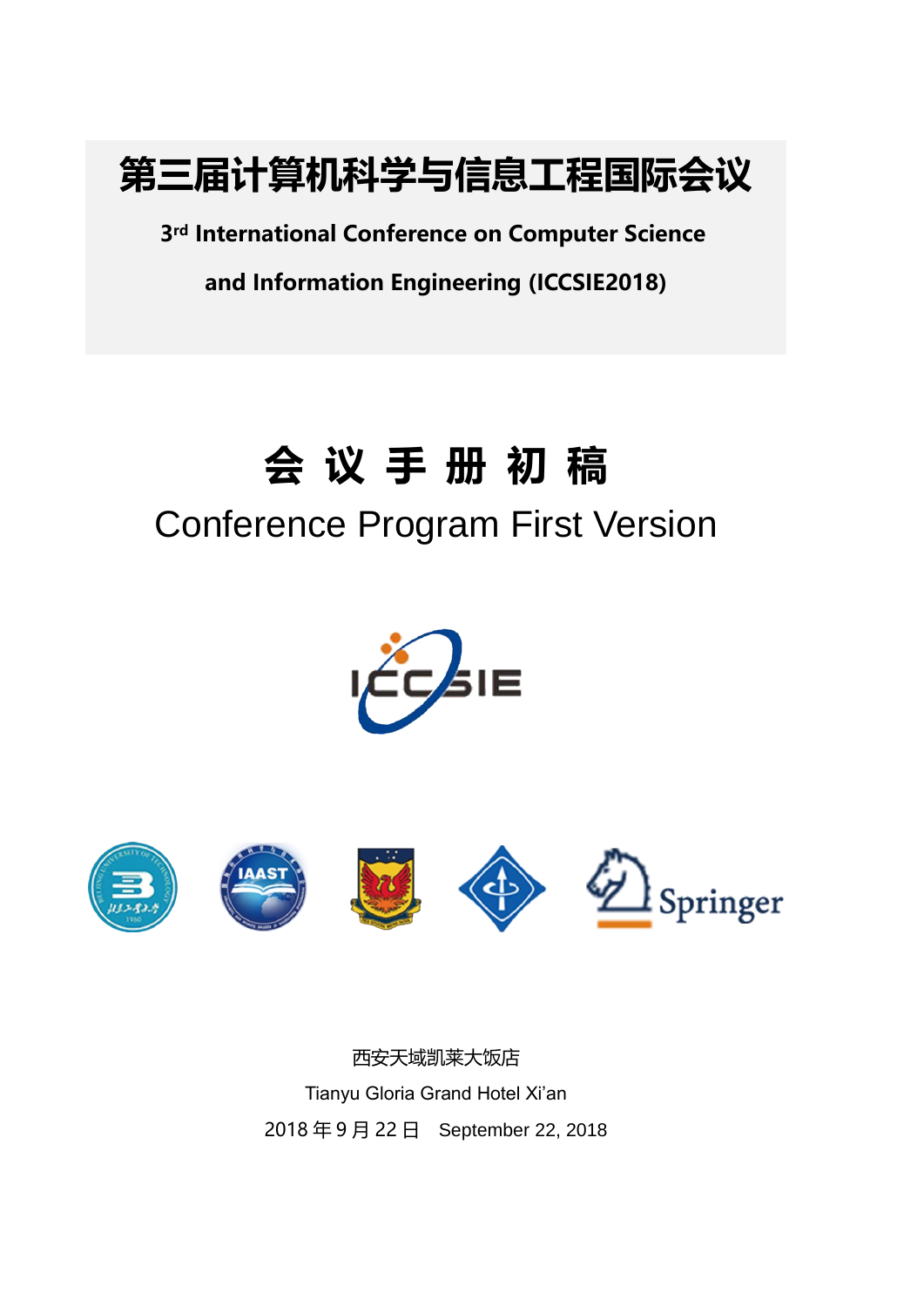# 目录

| 欢 |
|---|
|   |
|   |
|   |
|   |
|   |
|   |
|   |
|   |
|   |
|   |
|   |
|   |
|   |
|   |
|   |
|   |
|   |
|   |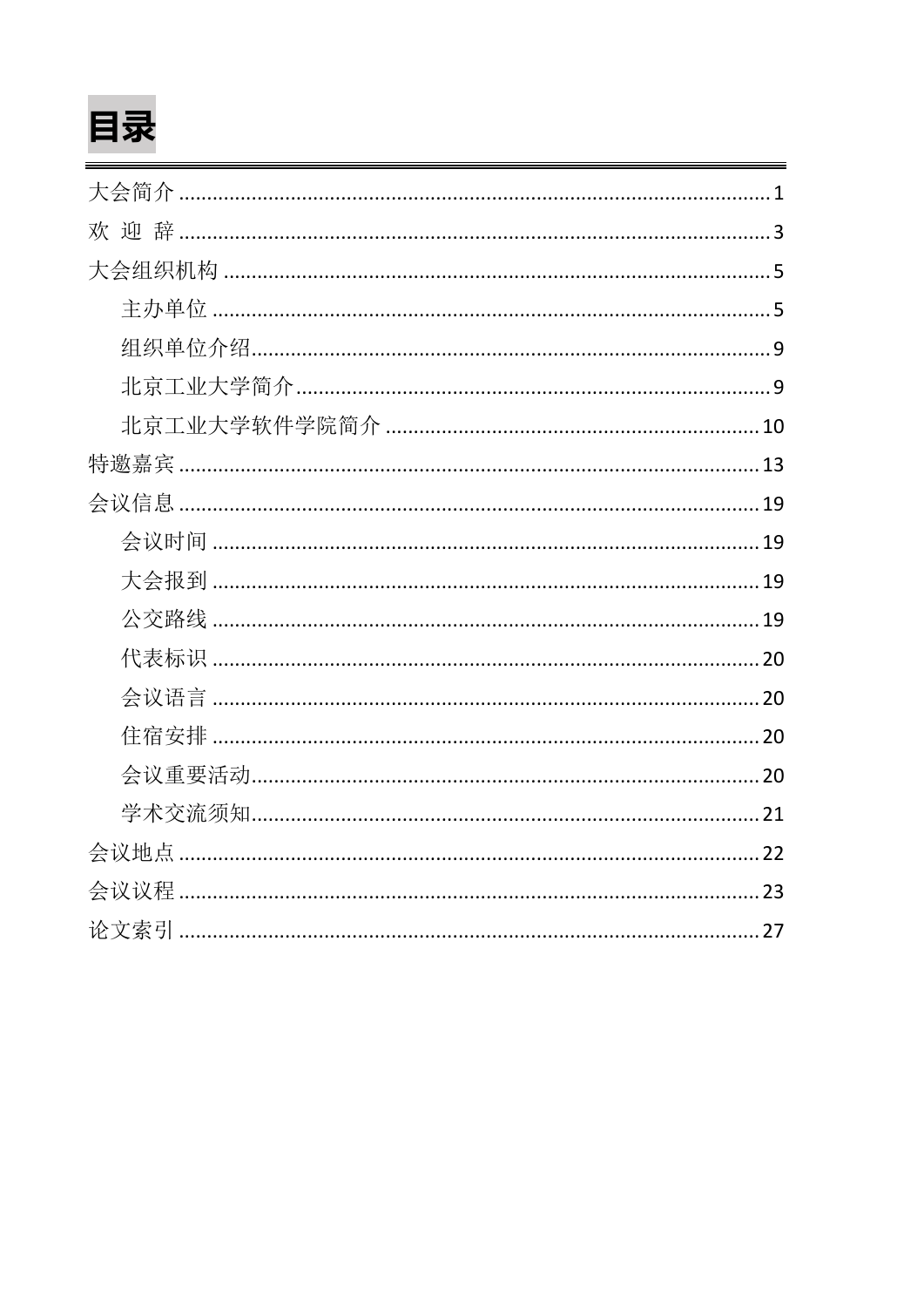# Index

| Introduction to Software College of Beijing University of Technology  11 |
|--------------------------------------------------------------------------|
| Introduction to International Association of Applied Science and         |
|                                                                          |
|                                                                          |
|                                                                          |
|                                                                          |
|                                                                          |
|                                                                          |
|                                                                          |
|                                                                          |
|                                                                          |
|                                                                          |
|                                                                          |
|                                                                          |
|                                                                          |
|                                                                          |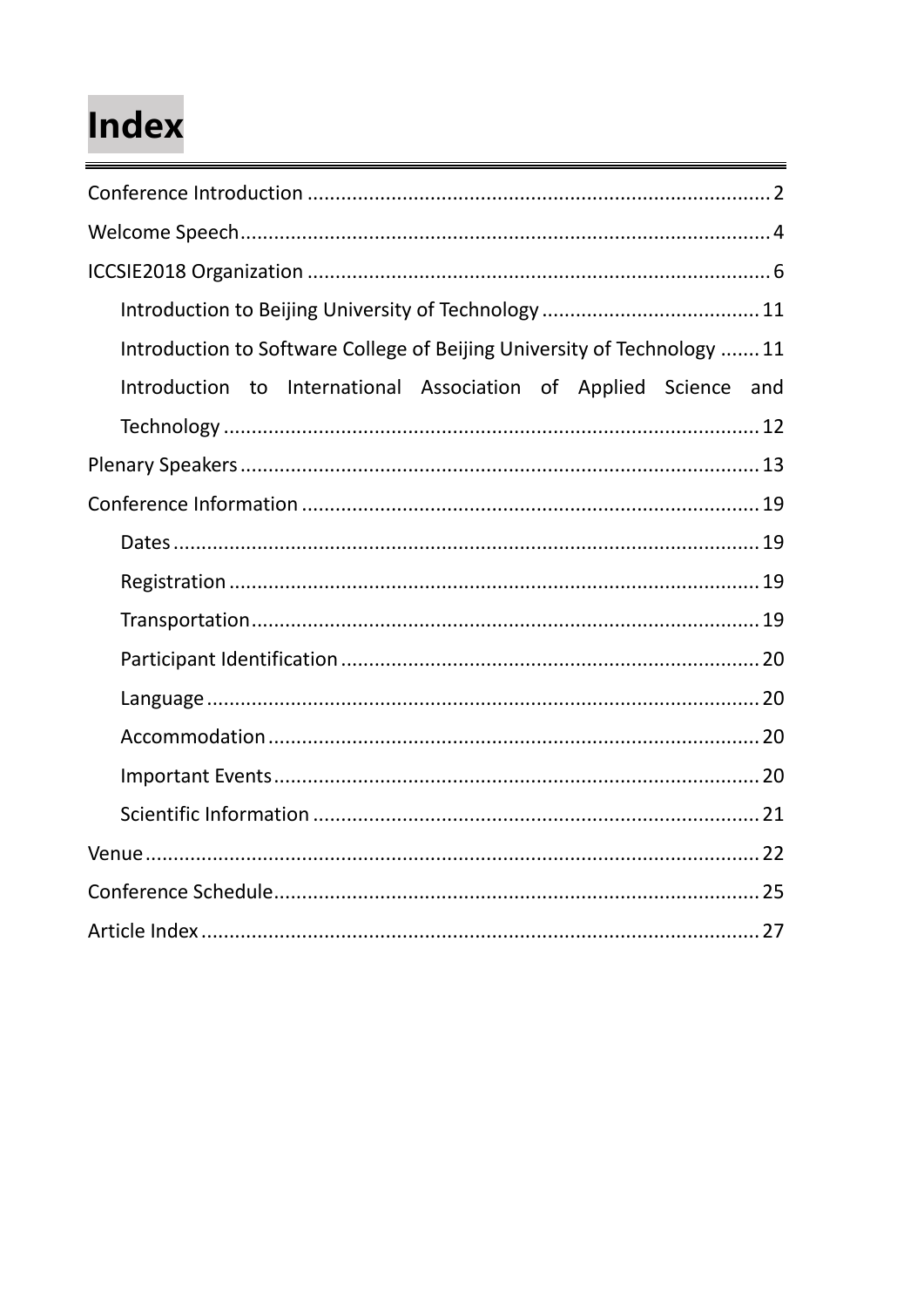**大会简介**

为加强国内高等院校、科研机构与国际计算机业界的学术交流, 提高国内计算机科研、 教育和应用的水平,由北京工业大学、国际应用科学与技术协会(IAAST)联合主办的第三 届计算机科学与信息工程国际会议 (ICCSIE2018) 定于 2018 年 9 月 22 日在西安召开。

本届大会将邀请国内外高校、研究机构、政府部门及企事业单位的相关专家、学者莅临参 会,并通过特邀报告、专题讲座的形式就计算机科学与信息工程领域中的最新学术进展和热点 问题进行深入探讨。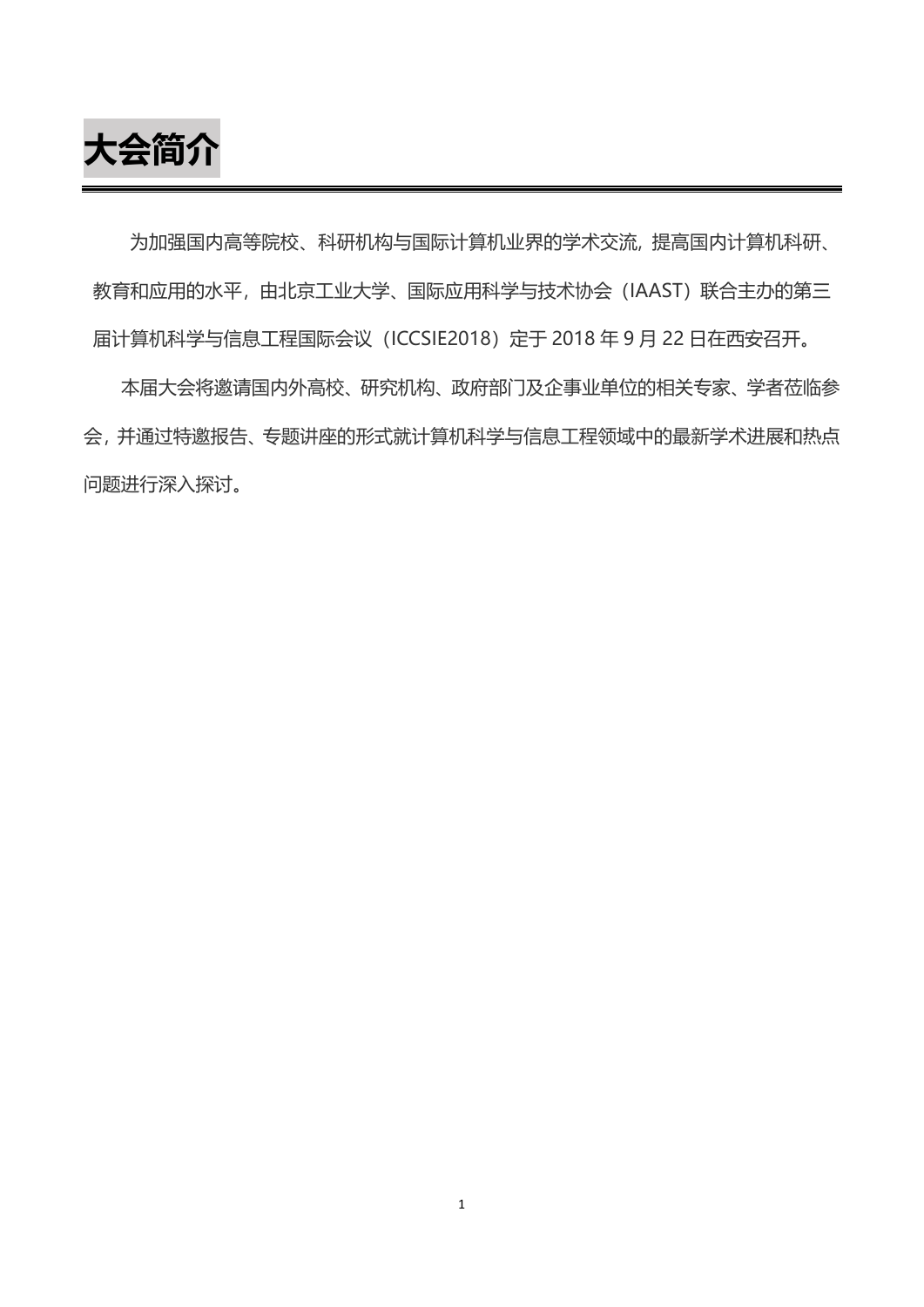## **Conference Introduction**

ICCSIE2018 is organized by Beijing University of Technology and International Association of Applied Science and Technology (IAAST).

The International Conference on Computer Science and Information Engineering is an annual conference that brings together researchers and scientists from computer science and information technology, researchers from various application areas to discuss problems and solutions in the area, to identify new issues, and to shape future directions for research. This conference provides opportunities for the delegates to exchange new ideas and application experiences face to face, to establish business or research relations and to find global partners for future collaboration.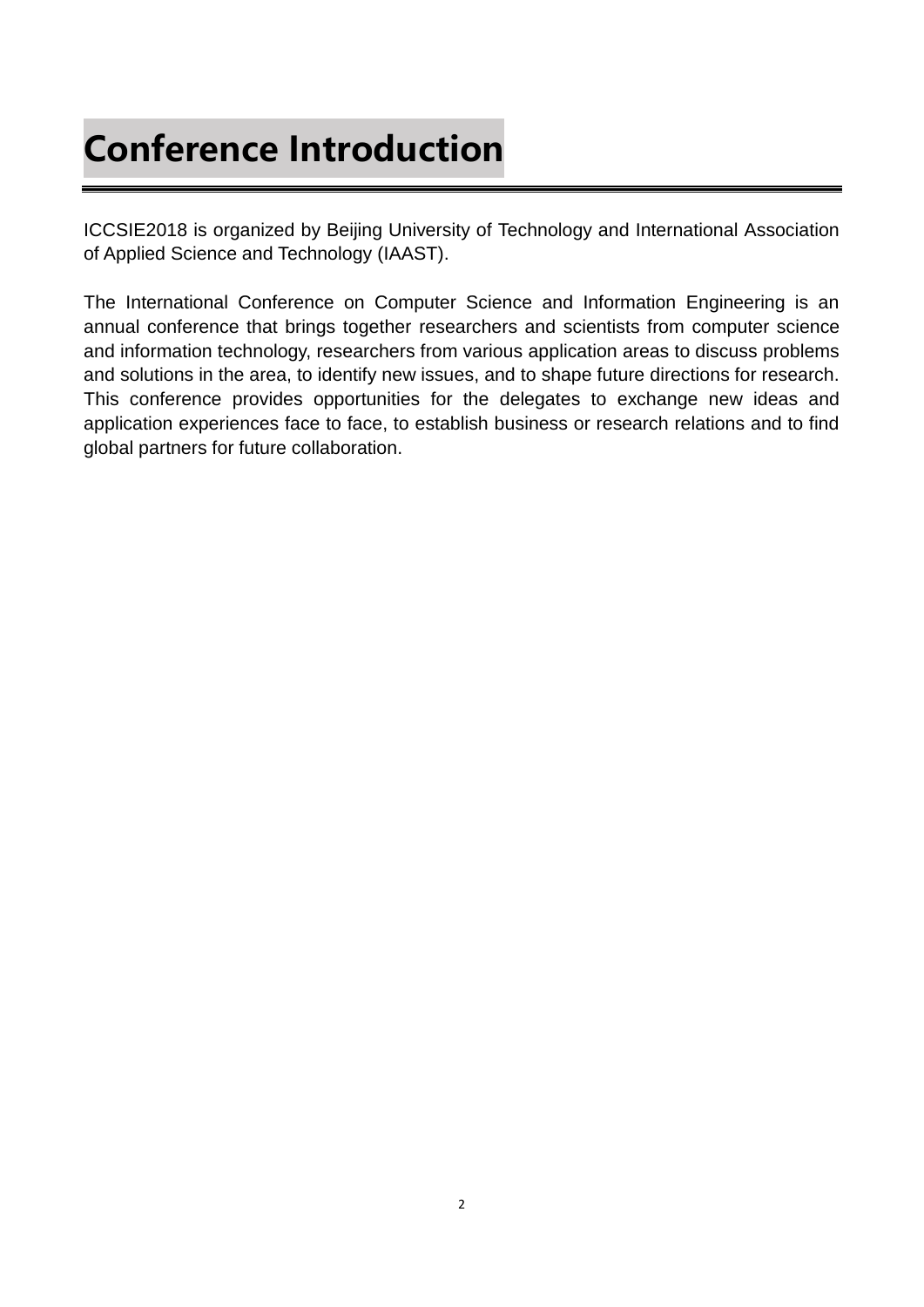## **欢 迎 辞**

尊敬的各位同道、各位朋友:

第三届计算机科学与信息工程国际会议 (ICCSIE2018) 定于2018年9月22日在西安天域凯莱大饭 店召开。

我谨代表本届大会筹委会和北京工业大学,对参加此次会议的各位学界同道及嘉宾表示热烈的欢 迎。

本届大会由北京工业大学、国际应用科学与技术协会(IAAST)联合主办,旨在加强国内高等院 校、科研机构与国际计算机业界的学术交流,提高国内计算机科研、教育和应用的水平。

大会邀请了国内外高校、研究机构、政府部门及企事业单位的相关专家、学者莅临参会,并通过 特邀报告、专题讲座的形式就计算机科学与信息工程领域中的最新学术进展和热点问题进行深入探讨。

最后,我代表组委会衷心感谢大家的参与,感谢各单位、组织的支持。衷心预祝各位代表与会期 间有所收获,身体健康,心情愉快!预祝本届大会取得圆满成功!

何泾沙 教授

ICCSIE2018 大会主席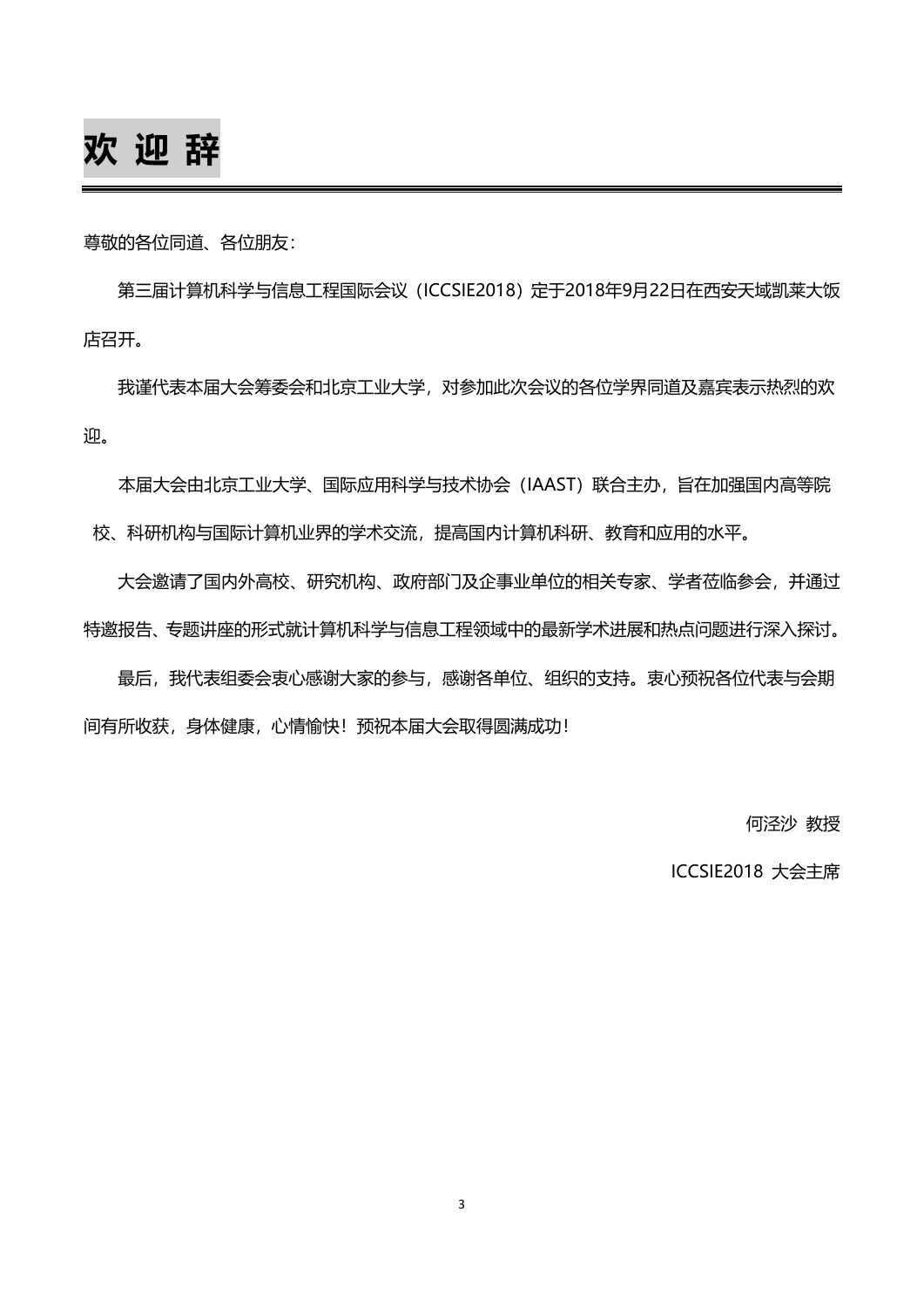## **Welcome Speech**

Distinguished Delegates and Friends,

 $3<sup>rd</sup>$ International Conference on Computer Science and Information Engineering (ICCSIE2018) will be held in Xi'an during Sep.21<sup>th</sup>-22<sup>th</sup>, 2018. On behalf of the organizing committee of the conference and Bejing University of Technology, I hereby express a warm welcome to each delegate and guest attending the conference.

The conference aims to bring together researchers and scientists from computer science and information technology, researchers from various application areas to discuss problems and solutions in the area, to identify new issues, and to shape future directions for research.

The conference topics include but not limited to Computer Architecture & Embedded System, System Modeling/Simulation & Process Control, Database Technology, Microelectronics, Electronic Information Engineering & Communications Engineering, and Information Warfare Technology, and Wireless Communication, etc.

There have been many famous experts and scholars invited attending the conference, and some of them will give special speeches and reports concerning latest research results and innovative technology in related fields, and in the meantime delegates will conduct wide and in-depth discussion and exchange. We sincerely hope that the conference will be a high-level academic platform for all delegates to learn academic development trend, widen research thoughts and strengthen friendship.

Xi'an is situated in the middle of the Yellow River reaches and at the center of Guanzhong Plain. Within Xi'an one can finds many historic attractions, such as the remains of Banpo Village, a Neolithic matriarchal clan community, the Mausoleum of the first Qin Emperor, which has been listed in the "the World Cultural Heritages", the Big Wild Goose Pagoda and Small Wild Goose Pagoda built in the Tang Dynasty, the Bell Tower and City Wall built in Ming Dynasty, and the time-honored Forest of Stone Tablets. So, there is no wonder why foreigners always say "He who has not visited Xi'an can be said to have visited China."

Finally, on behalf of organizing committee, I express my gratitude to everybody who attends the conference, and each unit and organization for the support. I sincerely wish each delegate can benefit from the conference, and wish a complete success for the conference!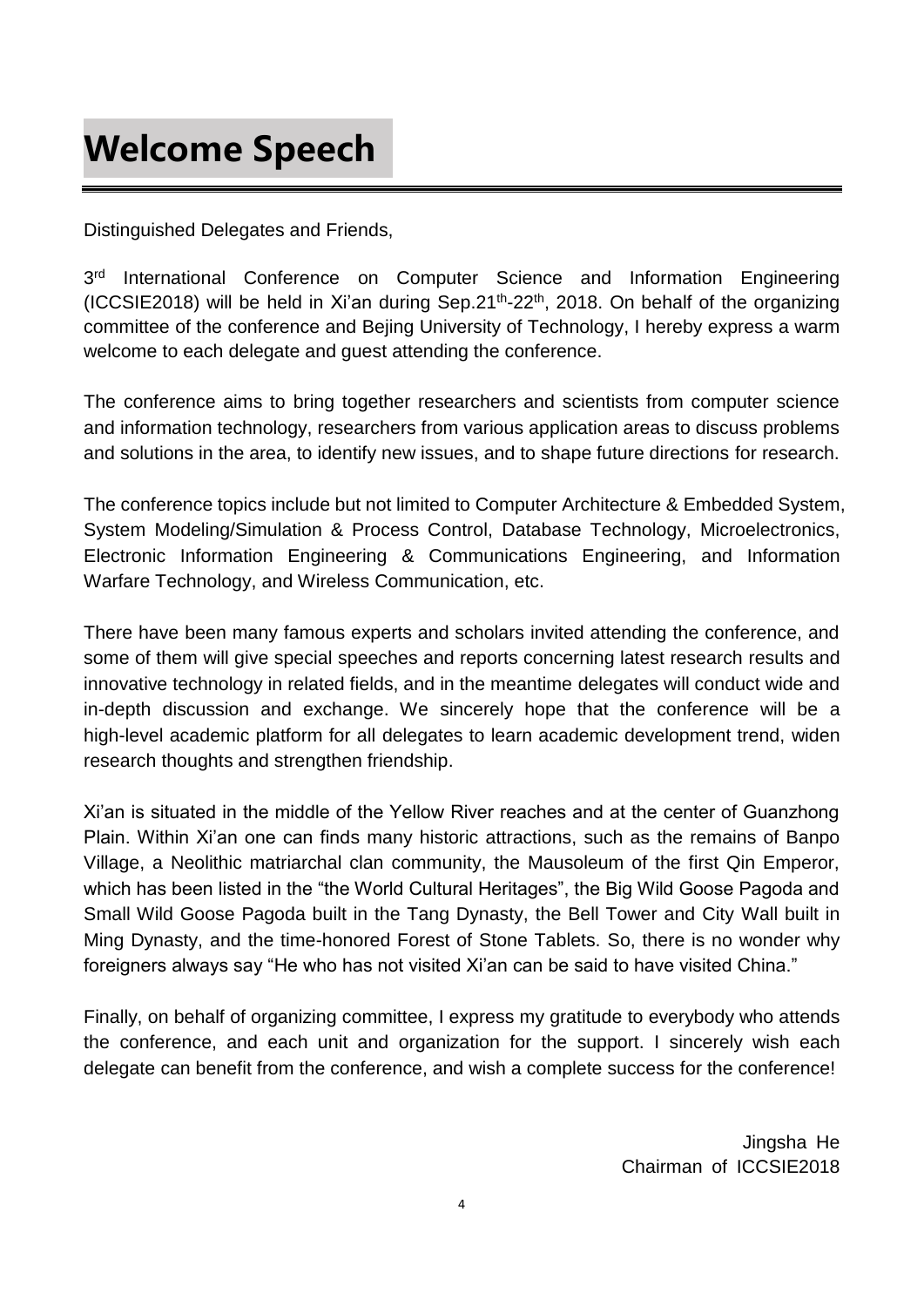**大会组织机构**

### **主办单位**

北京工业大学

国际应用科学与技术协会(IAAST)

### **支持单位**

印度理工学院

美国休斯顿大学

国立台湾科技大学

土耳其科喀艾里大学

西班牙巴斯克大学

郑州大学

电气与电子工程师协会(IEEE)

斯普林格出版社

### **大会主席**

何泾沙,教授,北京工业大学

葉維彰,教授,台湾国立清华大学

张吉,副教授,澳大利亚南昆士兰大学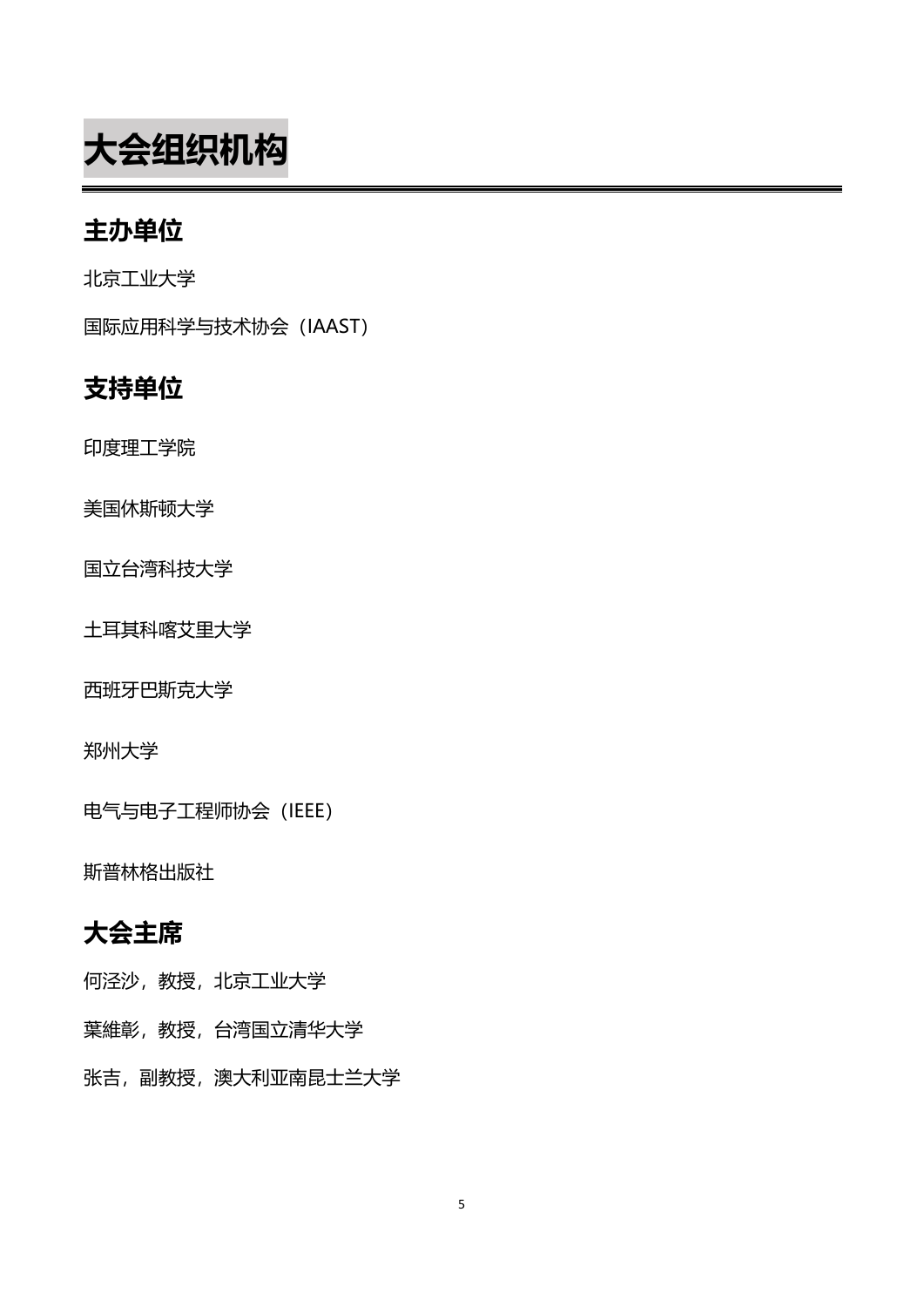# **ICCSIE2018 Organization**

### **Organized by**

Beijing University of Technology International Association of Applied Science and Technology (IAAST)

### **Supported by**

Indian Institute of Technology University of Houston, USA National Taiwan University of Science and Technology Kocaeli University, Turkey Universidad País Vasco, Spain Zhengzhou University, China Institute of Electrical and Electronic Engineering (IEEE) Springer

### **Conference Chair**

Jingsha He, Professor, Beijing University of Technology

Wei-Chang Yeh, Professor, National Tsing Hua University

Ji Zhang, Associate Professor, The University of Southern Queensland

### **Technical Committee Members**

Ştefan Ţălu, Assoc. Prof. Ph.D. Eng., Senior lecturer, The Technical University of Cluj-Napoca, Faculty of Mechanical Engineering, Department of Automotive Engineering and Transportation, Discipline of Descriptive Geometry and Engineering Graphics (DGEG) Dr. Kuan Yew Wong, Associate Professor and Head of Research, Department of Manufacturing and Industrial Engineering, Faculty of Mechanical Engineering, Universiti Teknologi Malaysia

Dr. Sulayman K. Sowe, Senior Researcher, National Institute of Information and Communications Technology, Japan

Shi Zhenghao, Asst. Professor, Xi'an University of Technology, China

Dr. Yongqiang Zhao, Northwestern Polytechnical University, China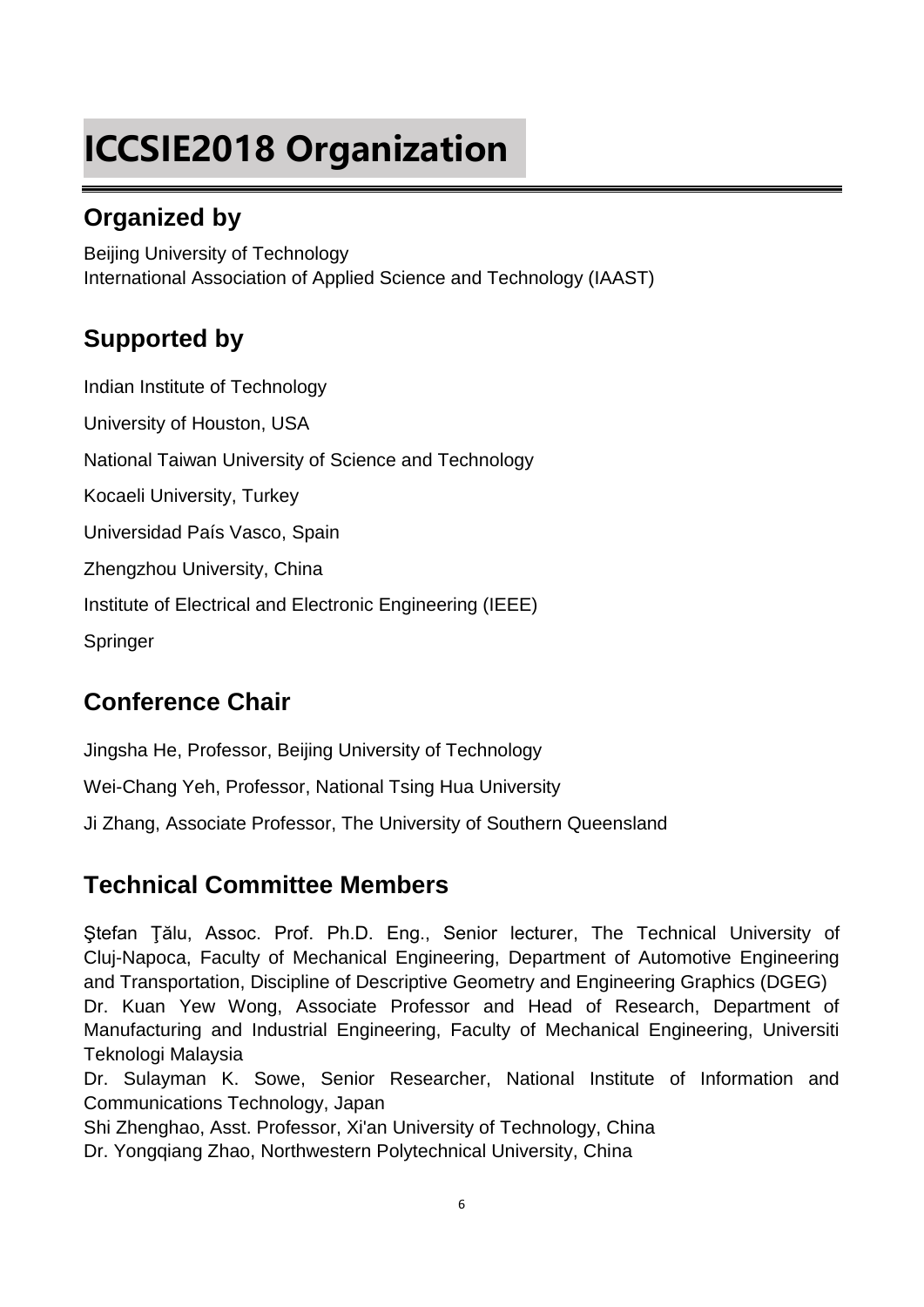Dr. Harish Kumar Sahoo, Asst. Professor, Department of Electronics and Telecommunication Engineering, IIIT Bhubaneswar, Govt. University, India

Dr. LALIT KUMAR SINGH, Research & Development – Electronic Systems section of Department of Atomic Energy, Government of India

Dr. Yusri Yusof, Professor, Dean, Department of Manufacturing and Industrial Engineering, Universiti Tun Hussein Onn Malaysia (UTHM)

Dr. G.Wiselin Jiji, Professor, (Head of) College of Engineering, Tirunelveli.

Dr. Harish Kumar Sahoo, Professor, Department of Electronics and Telecommunication Engineering, IIIT Bhubaneswar, Govt. University, India

Dr. Indrajit Saha, Institute of Informatics and Telematics, National Research Council

Dr. Ravipudi Venkata Rao, Professor, Department of Mechanical Engineering, S. V. National Institute of Technology, Surat

Dr. S. SMYS, Professor, Head, Department of Information Technology Karpagam College of Engineering, Coimbatore, India

Dr. P.Chitra, Assistant Professor (Senior Grade), Thiagarajar College of Engineering

Dr. Surbhi Gupta, Academy of Scientific and Innovative Research, CSIR-Central Scientific Instruments Organization

Dr. Biplob Ray, Professor, School of Technology (Faculty of Science, Engineering and Built Environment), Deakin University Ankit K. Shah, Assistant Professor, Instrumentation & Control Eng. Dept., Sardar Vallabhbhai Patel Institute of Technology

Dr. Reza Rahimi, Senior Sta Software Engineer in Cloud Storage Lab , Huawei Innovation Center, Santa Clara, USA.

Dr. Bestoun S. Ahmed, Salahaddin University - Hawler (SUH) College of Engineering Software Engineering Department

Dr. Hani Kaid Al-Mohair, King Fahd University of Petroleum & Minerals

Dr. Xiao Gaoxi, Associate Professor, Program Director, Communication and Network Systems Program, School of EEE, NTU., School of Electrical and Electronic Engineering, Nanyang Technological University, Singapore

Dr. N. KUMARESAN, Institute of Mathematical Sciences Faculty of Science, University of Malaiya

Nameer N. EL-Emam, Associate Professor, Chair of Computer Science Department, Deputy Dean of IT Faculty, Computer Science Department, Philadelphia University, Amman – Jordan.

DR. NADIR SHAH, Assistant Professor, Department of Computer Sciencen COMSATS Institute of Information Technology

Dr. T. VELMURUGAN, Associate professor, PG & Research Dept. of Computer Science, Head, Dept. of Computer Applications, D. G. Vaishnav College

Dr. Zhihan Lv, European Union's Seventh Framework Lanpercept project Fundación FIVAN Dr. SIDDHARTHA BHATTACHARYYA, Associate Professor, Head, Department of Information Technology

Dean (Research & Development) , RCC Institute of Information Technology, Canal South Road, Beliaghata, Kolkata

Dr. Young Seob Jeong, Korea Advanced Institute of Science and Technology (KAIST)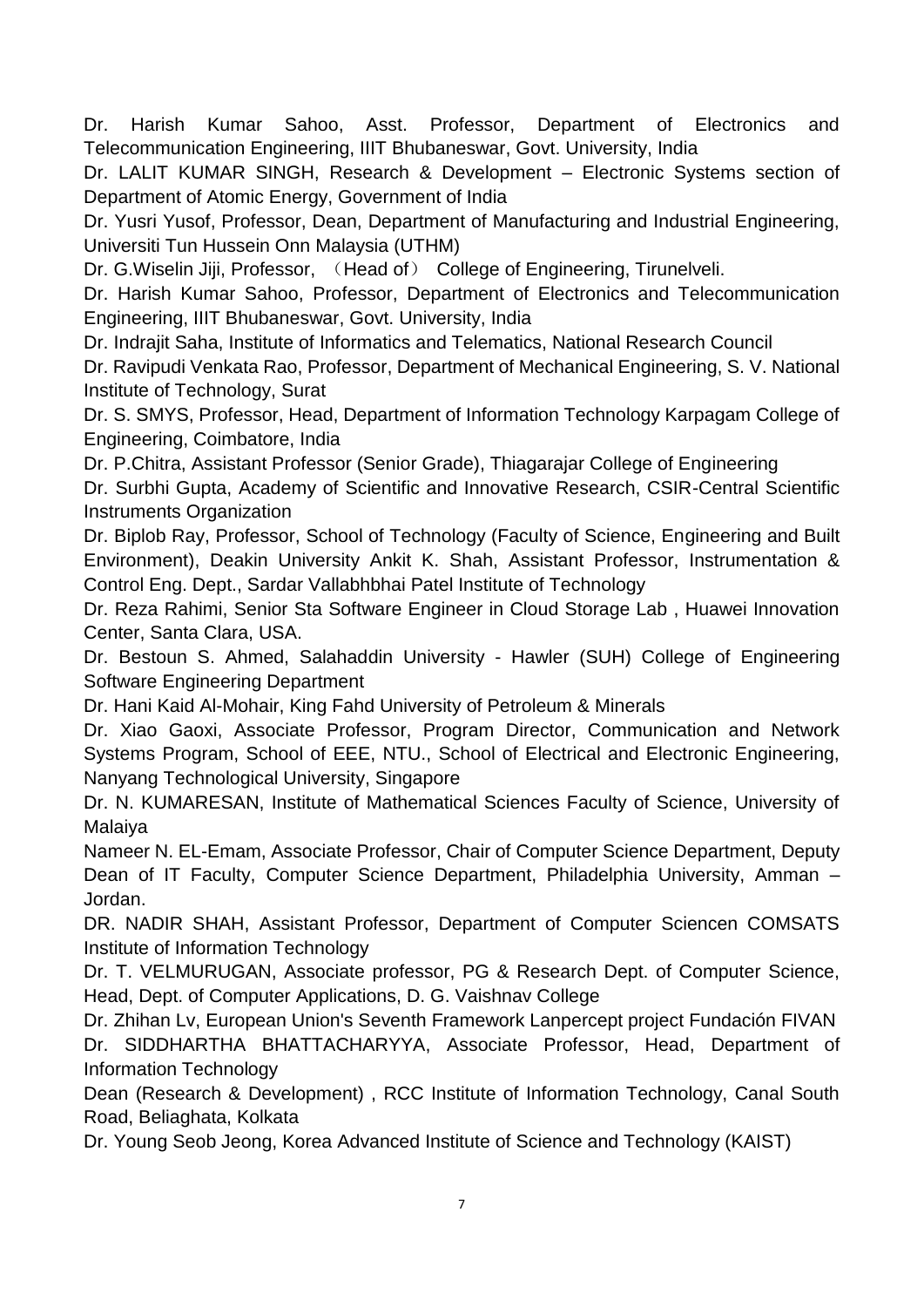Dr. Taeho Jo, Faculty Position, School of Computer and Information Engineering, Inha **University** 

Mohd Soperi Bin Mohd Zahid, Senior Lecturer, Department of Computer Science, Faculty of Computing, Universiti Teknologi Malaysia,

Dr. Xiangyu Wang, Professor, Professor, School of Built Environment, Curtin University, Australia urtin-Woodside Chair Professor for Oil, Gas & LNG Construction and Project Management Curtin Director, Australasian Joint Research Centre for Building Information Modeling (BIM)

Prof. Zhuxing Yang, Department of Electrical Engineering, National Cheng Kung University, Taiwan

Dr. Lavika Goel, Assistant Professor, Birla Institute of Technology Science, Pilani

Dr. Wei-Yu Chiu, Assistant Professor, Department of Electrical Engineering, Yuan Ze University, Taoyuan, Taiwan

Dr. Jie Gui, Assistant Professor, Institute of Intelligent Machines, Chinese Academy of Sciences, China

Dr. Olga Shabalina, Associate Professor, Volgograd State technical University

Dr. Mohit Kumar, Assistant Professor, Institute of Infrastructure Technology, Research and Management (IITRAM)

M.Sivachitra, Assistant Professor, Kongu Engineering College, Perundurai

Chetna Singhal, Postdoctoral Research Associate, Indian Institute of Technology (IIT) Delhi Yuejun Xu, the director of Electronic government affairs office, Ningbo Municipal Government; the director of Ningbo Computer Federation.

Jianchang Xu, the chairman & senior engineer of Ningbo Jinwang information industry co., LTD; the director &secretary general of Ningbo Computer Federation.

Jieyu Zhao, the director of Ningbo institute of computer science and technology; the vice director of Ningbo Computer Federation.

Mohammad Saher iraji, Assistant Professor, Department of Computer Engineering and Biotechnology, Payame Noor University, Iran

Dr. Przemyslaw Falkowski-Gilski, Faculty of Electronics, Telecommunications and Informatics, Gdansk University of Technology

Dr. Hongfei Zhu, College of Computer Science and Technology, Chongqing University of Posts and Telecommunications

Dr. Farzin ASADI, Professor, Kocaeli University, Turkey

Dr. Gorka Urbikain Pelayo, Universidad País Vasco, Spain

Dr. Wenlan Qiu, University of Houston, USA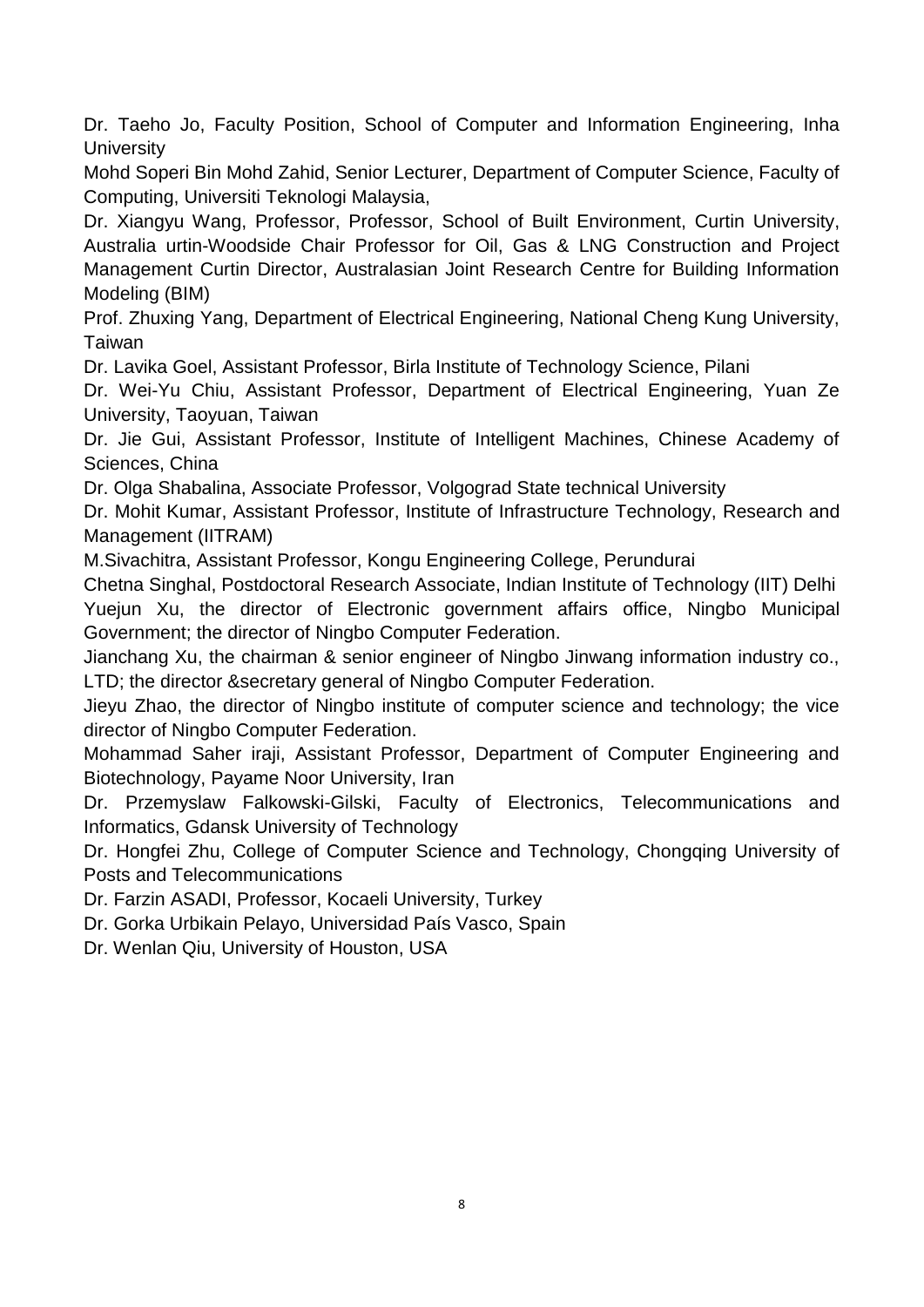#### **组织单位介绍**

#### **北京工业大学简介**

北京工业大学位于北京市朝阳区,是一所以工为主,理、工、经、管、文、法、艺术相结 合的多科性市属重点大学,国家"211 工程"重点建设高校、一流学科建设高校、国家教育部 批准的第一批硕士学位授予单位授予单位。学校占地面积 90.65 万平方米, 建筑面 积 116.43 万平方米。学校现有在校生 25000 余人, 其中研究生 9800 余人, 全日制本科生 13000 余人,成人教育本专科生 2076 人,留学生 928 人。

学校覆盖工学、理学、经济学、管理学、文学、法学、哲学、教育学、艺术学等 9 个学科 门类;拥有 3 个国家重点学科、39 个北京市重点学科;18 个一级学科博士学位授权点、1 个 二级学科博士学位授权点、31 个一级学科硕士学位授权点、3 个二级学科硕士学位授权点; 18 个博士后科研流动站以及工程硕士、工商管理、建筑学、应用统计、工程管理、社会工作、 公共管理、艺术硕士、教育硕士、城市规划等 10 种专业学位类别,19 个工程硕士培养领域; 62 个本科专业。

建校 57 年来,北京工业大学已为北京经济和社会发展的各个领域培养了 14 万余名毕业 生(硕士、博士研究生 26000 余人),他们在各条战线上发挥着骨干作用。北京工业大学将 继续秉承"不息为体,日新为道"的校训,努力增强办学实力,提升学校的核心竞争力,全面 提高育人质量,面向国家和北京市的重大需求,主动融入京津冀协同发展,积极服务首都城市 战略新定位和"四个中心"建设,以"双一流"建设为契机,努力将北京工业大学建设成为国 际知名、有特色、高水平研究型世界一流大学,为国家和首都现代化建设、为实现中华民族伟 大复兴"中国梦"做出更大的贡献!

9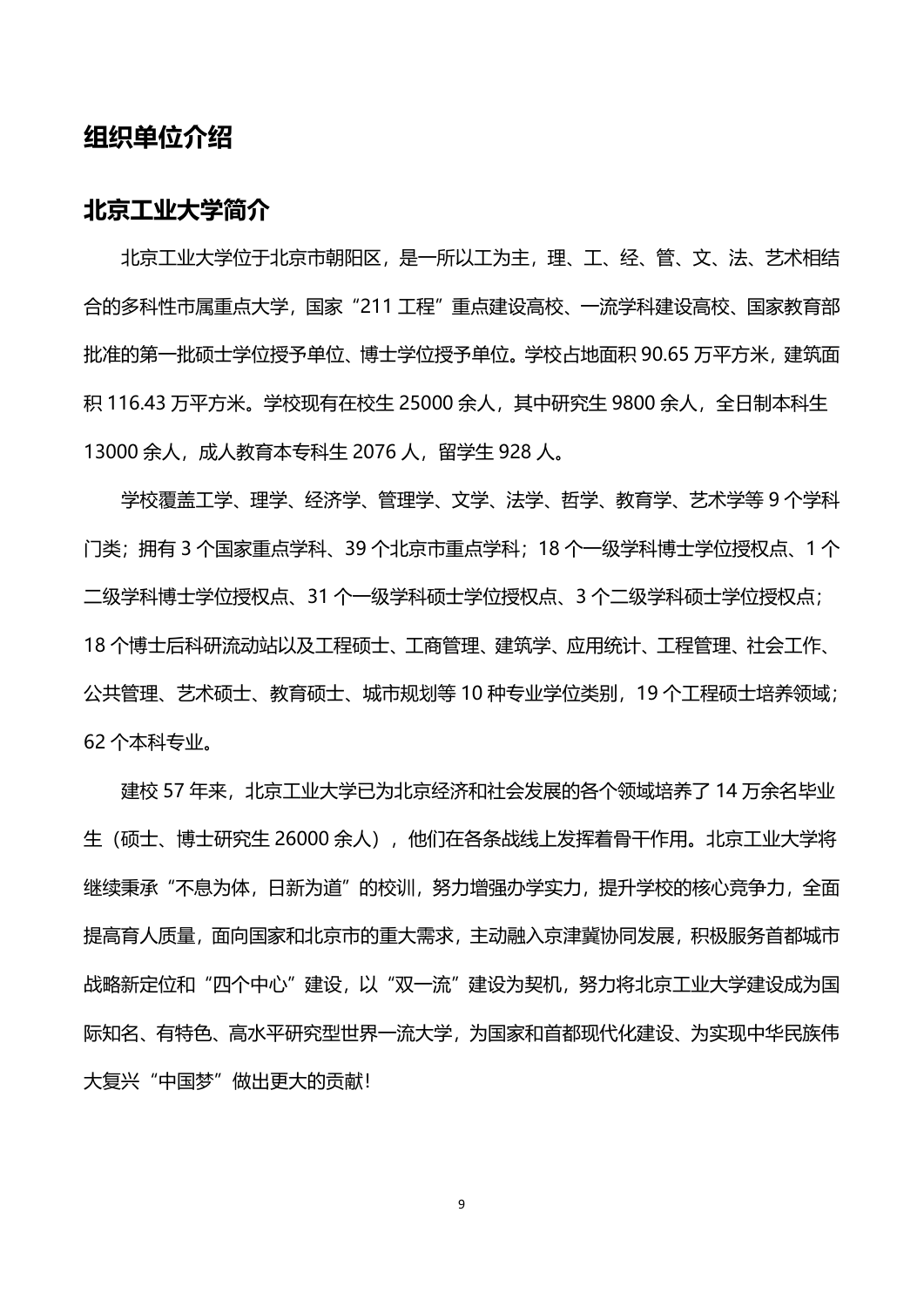#### **北京工业大学软件学院简介**

北京工业大学软件学院成立于 2001 年 3 月, 同年 12 月经过教育部和国家发展计划委员 会论证和评审,被批准[为国家示范性软件学院](http://baike.sogou.com/lemma/ShowInnerLink.htm?lemmaId=54223667&ss_c=ssc.citiao.link), 被市政府列为北京实践培养软件人才的重要基 地。

北京工业大学软件学院具有学历教育和学位教育资格,拥有从学士到硕士、博士完整的人 才培养体系。设有软件工程本科专业[和数字媒体技术本](http://baike.sogou.com/lemma/ShowInnerLink.htm?lemmaId=1638016&ss_c=ssc.citiao.link)科专业,拥[有计算机软件与理论](http://baike.sogou.com/lemma/ShowInnerLink.htm?lemmaId=359678&ss_c=ssc.citiao.link)[、计算](http://baike.sogou.com/lemma/ShowInnerLink.htm?lemmaId=853921&ss_c=ssc.citiao.link) [机应用技术和](http://baike.sogou.com/lemma/ShowInnerLink.htm?lemmaId=853921&ss_c=ssc.citiao.link)软件工程 3 个硕士学位点,计算机应用技术 1 个博士点。学院下设四个系、一 个实验中心、五个办公室,四个系作为学院教学科研单位,包括软件与网络工程系[、嵌入式软](http://baike.sogou.com/lemma/ShowInnerLink.htm?lemmaId=7652612&ss_c=ssc.citiao.link) [件与](http://baike.sogou.com/lemma/ShowInnerLink.htm?lemmaId=7652612&ss_c=ssc.citiao.link)系统系、数字艺术系、信息与服务工程系。实验中心下设教学实验室、专业实验室和企业 实验室。面积达到 1100 多平方米,拥有 600 多台高配置微机、30 多台服务器以及品质优良 的网络实验设备, [软件配置齐](http://baike.sogou.com/lemma/ShowInnerLink.htm?lemmaId=71032789&ss_c=ssc.citiao.link)全,设备状态完好,为学院的实践教学提供了良好的实验环境。

软件学院采取多种途径与国外著名高校合作,如:引进先进教材、聘请有名望的专家学者 授课、合作办学 (BOHKNET 多国联合教学项目,美[国圣何塞州立大学双](http://baike.sogou.com/lemma/ShowInnerLink.htm?lemmaId=62921731&ss_c=ssc.citiao.link)硕士学位项目,爱 尔[兰都柏林城市大学双](http://baike.sogou.com/lemma/ShowInnerLink.htm?lemmaId=10589096&ss_c=ssc.citiao.link)硕士学位项目[,法国国立工艺学院双](http://baike.sogou.com/lemma/ShowInnerLink.htm?lemmaId=55228528&ss_c=ssc.citiao.link)硕士学位项目[,澳大利亚国立大学](http://baike.sogou.com/lemma/ShowInnerLink.htm?lemmaId=87185&ss_c=ssc.citiao.link) 本科和研究[生联合培养项](http://baike.sogou.com/lemma/ShowInnerLink.htm?lemmaId=8330694&ss_c=ssc.citiao.link)目)等,使学生能够了解国际软件产业发展[的前沿技术,](http://baike.sogou.com/lemma/ShowInnerLink.htm?lemmaId=322487&ss_c=ssc.citiao.link)从而培养与 国际接轨的软件人才。

10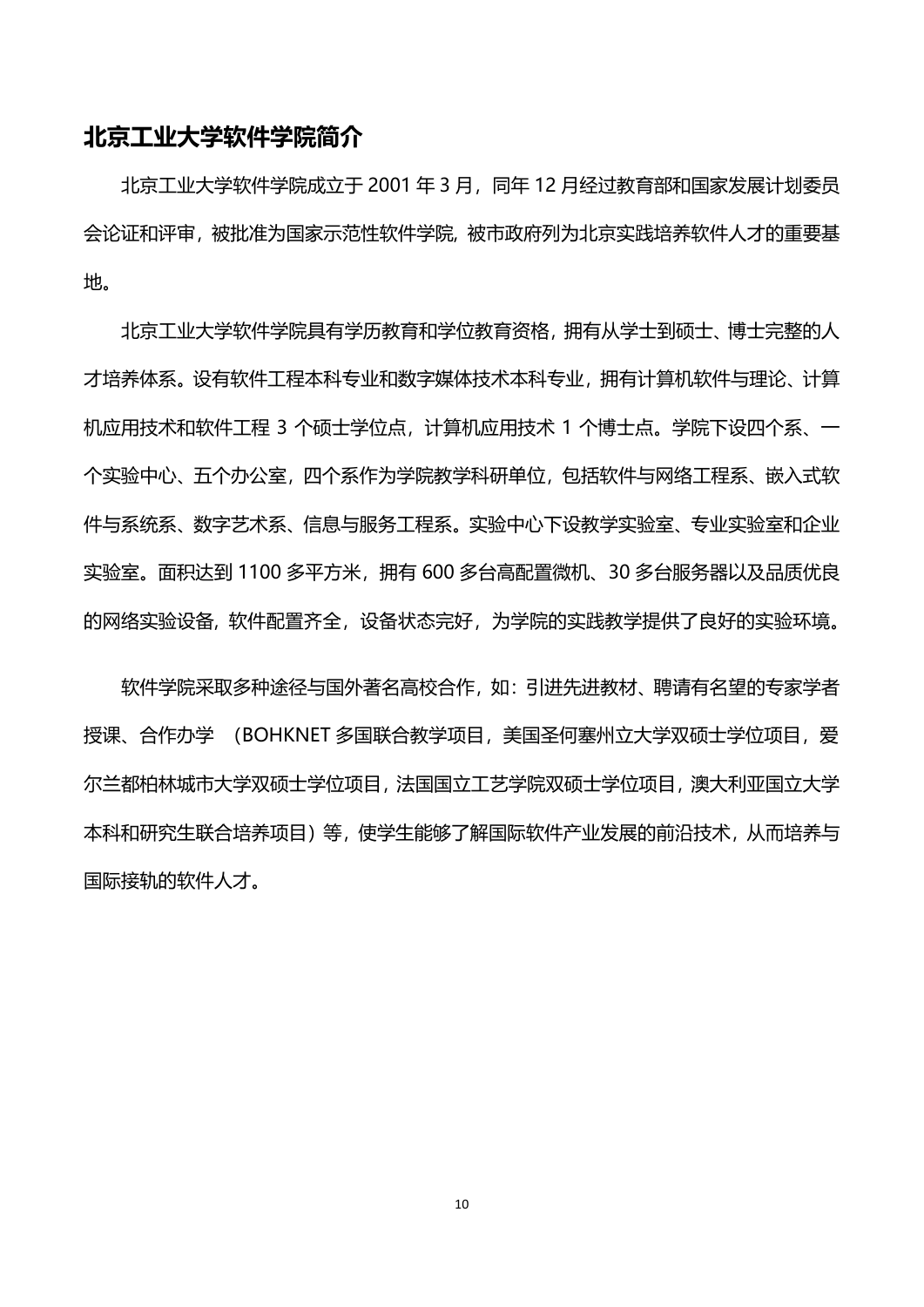### **Introduction to Beijing University of Technology**

Beijing University of Technology (BJUT) was founded in 1960, and is a key multi-disciplinary university. Currently it has more than 21, 000 students, among which about 13,000 undergraduate students, more than 8,000 are Master's Degree students and about 1, 000 PhD candidates. There are more than 3,000 faculty members including more than 1500 academic staff and another 1,500 administrative, technical and logistics supporting staff. It covers 9 disciplines including Engineering, Science, Economics, Management, Philosophy, Education, law, Literature and Arts.

As only member of National "211 Project" among the municipal universities in Beijing, BJUT is a key multidisciplinary university with its strong focus on engineering, offering various programs from science, engineering, economics, management, liberal arts, law and arts. Founded in 1960, BJUT grew up along its own unique road for generations of endless construction, painstaking efforts and bold creativity. Up to now, it has provided more than 120000 high-quality graduates for the society, who are playing key roles in promoting capital economic development and social advancement.

### **Introduction to Software College of BJUT**

Software College of BJUT was established in March 2001. In December of the same year, it was approved as National Model Software Institute after demonstration and evaluation of the Ministry of Education and the State Development Planning Commission, and listed as an important base for training software talents by Beijing Municipal Government.

Software College of BJUT is qualified with academic education and degree education, with a full training system from bachelor to doctor. It has set undergraduate programs of software engineering and digital media technology, 3 master programs of computer software and theory, computer application technology and software engineering and 1 doctoral program of computer application technology. The college has 4 departments, including Software and Network Engineering Department, Embedded Software and System Department, Digital Art Department, and Information and Service Engineering Department, 1 experiment center, and 5 offices. The experiment center consists of teaching laboratory, professional laboratory and enterprise laboratory, with an area of more than 1100 square meters, more than 600 high-configuration computers, more than 30 servers and high-quality network experimental equipment, which provides a good experimental environment for the practical teaching.

Software College takes a variety of ways to cooperate with well-known foreign universities, such as: the introduction of advanced teaching materials, hiring reputable experts and scholars, cooperation in running schools (BOHKNET multi-national joint teaching project, double master degree program with United States San Jose State University, double master degree program with Dublin City University, double master degree program with CNAM, and co-cultivation program for undergraduate and graduate students with Australian National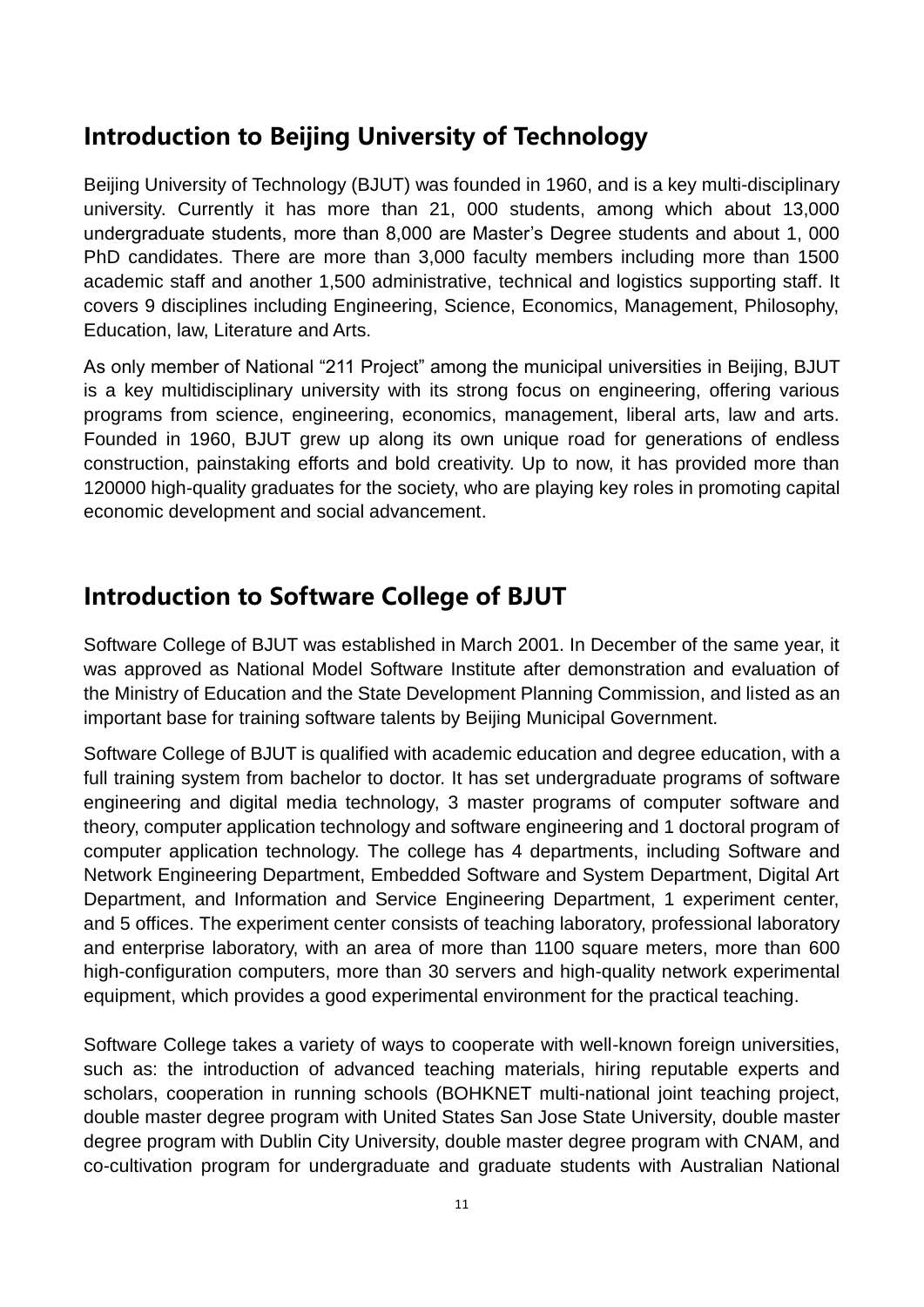University, etc.), which enables students to understand advanced technologies in the development of the international software industry for training software professionals in line with international standards.

### **Introduction to International Association of Applied Science and**

### **Technology**

International Association of Applied Sciences and Technology (IAAST) is a registered (Reg.No.35848437) scientific and educational organization that dedicated to promote research into and understanding of applied sciences and engineering technology, and improving the solution of technical difficulties in engineering technology application. These goals are accomplished through various activities, conferences, workshops, training and publications.

The IAAST members are research scientists, engineers, professors, scholars, managers, and technology students, etc. who worked in science and engineering technology research. It plays an influential role and promotes developments in relevant engineering technology in the world.

The mission of IAAST is to foster and conduct collaborative interdisciplinary research in state-of-the-art methodologies and technologies within its areas of expertise.

We welcome into membership all those, no matter he is from whatever country, discipline or level of technical knowledge, who want to improve their understanding of applied science frontiers, engineering technology, and support its better improvement. All members receive the same benefits. IAAST harnesses the research, knowledge, expertise and enthusiasm of its members to promote the professional management and practice in the world.

IAAST organizes conferences, workshops and provides sponsor or technical co-sponsor to various conferences, workshops where technical, theoretical, scholarly, and applied papers are presented and discussed. IAAST can publish some double-blind refereed academic journals and some Books in engineering technology and application. All papers in our conference proceedings will be published by the well-known press, such as Elsevier, IEEE, Academic Press, Springer, ASME, American Scientific Publishing, and SPIE, TTP and will be submitted to the major indexing services for indexing.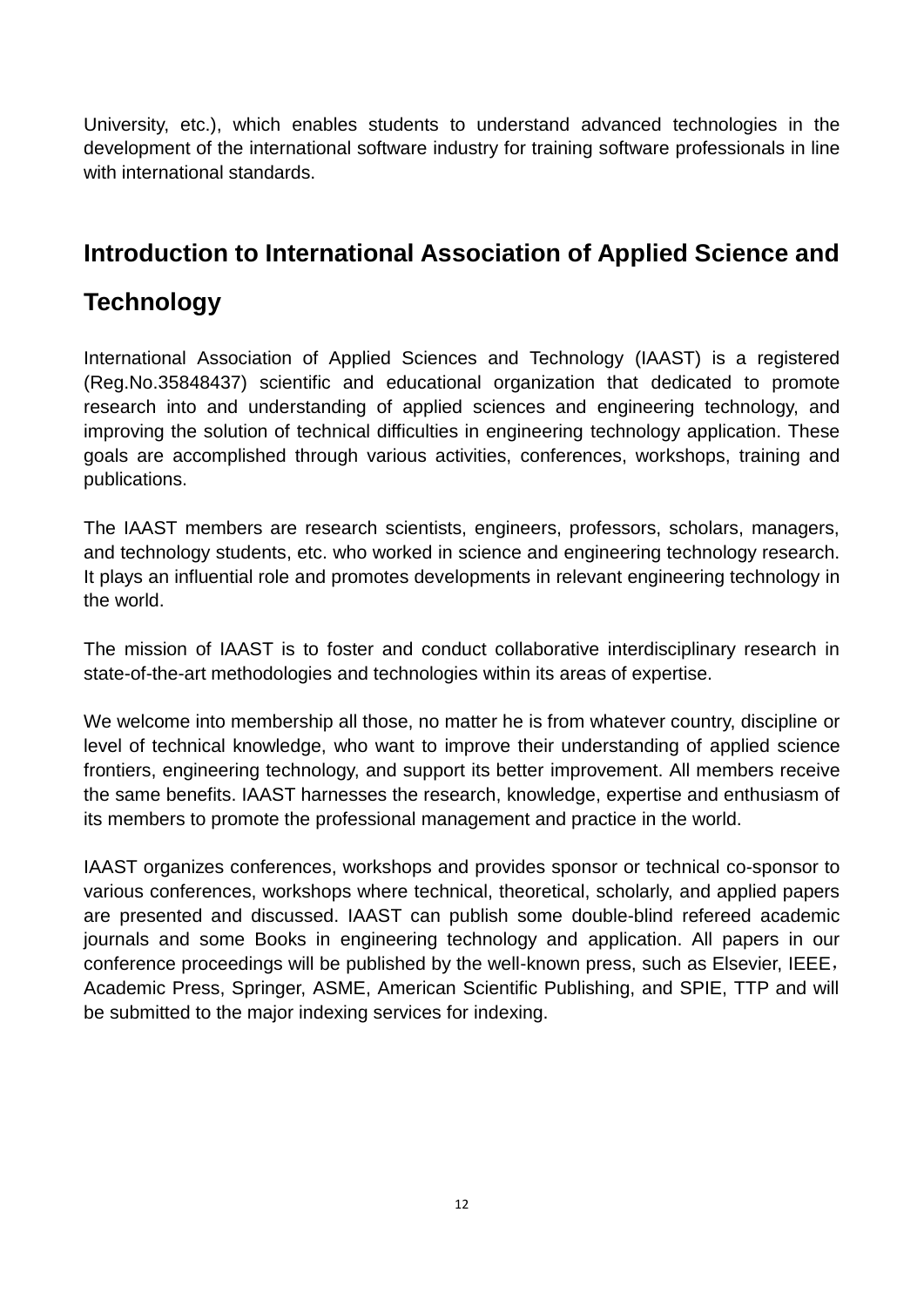## **特邀嘉宾 Plenary Speakers**



**何泾沙**

北京工业大学教授, 博士生导师、北京市特聘教授、湖北 "楚天学者计划" 主讲教授 **研究领域:**计算机网络、信息安全、3D 打印、大数据与云计算安全、数字取证 毕业于美国马里兰大学,先后任职于美国 IBM Corp. (资深计算机科学家)、MCI Communications Corp. (高级工程师)、GRIC Communications, Inc. (首席工程师)等, 先后获取美国发明专利 12 项。2003 年 通过北京市高层次人才项目引进到北京工业大学任教授。截止 2017 年 3 月,在国内外学术期刊和国际会 议上共发表论文 261 篇, 其中已被 SCI 收录 21 篇, EI/ISTP 收录 184 篇, 获中国发明专利 58 项, 主持了 包括国家自然科学基金项目、863 课题等 30 多个科研项目。

**Jingsha He**, Professor of Beijing University of Technology & leading professor for "Chutian Scholar Program" of Hubei Province

Graduated from University of Maryland, he has worked in IBM Corp., MCI Communications Corp., GRIC Communications, Inc., etc. in America, and got 15 American patents for invention. In 2003, he was introduced to Beijing University of Technology. Until now, he has published 261 papers in international journals and conference proceedings, and got 58 Chinese patents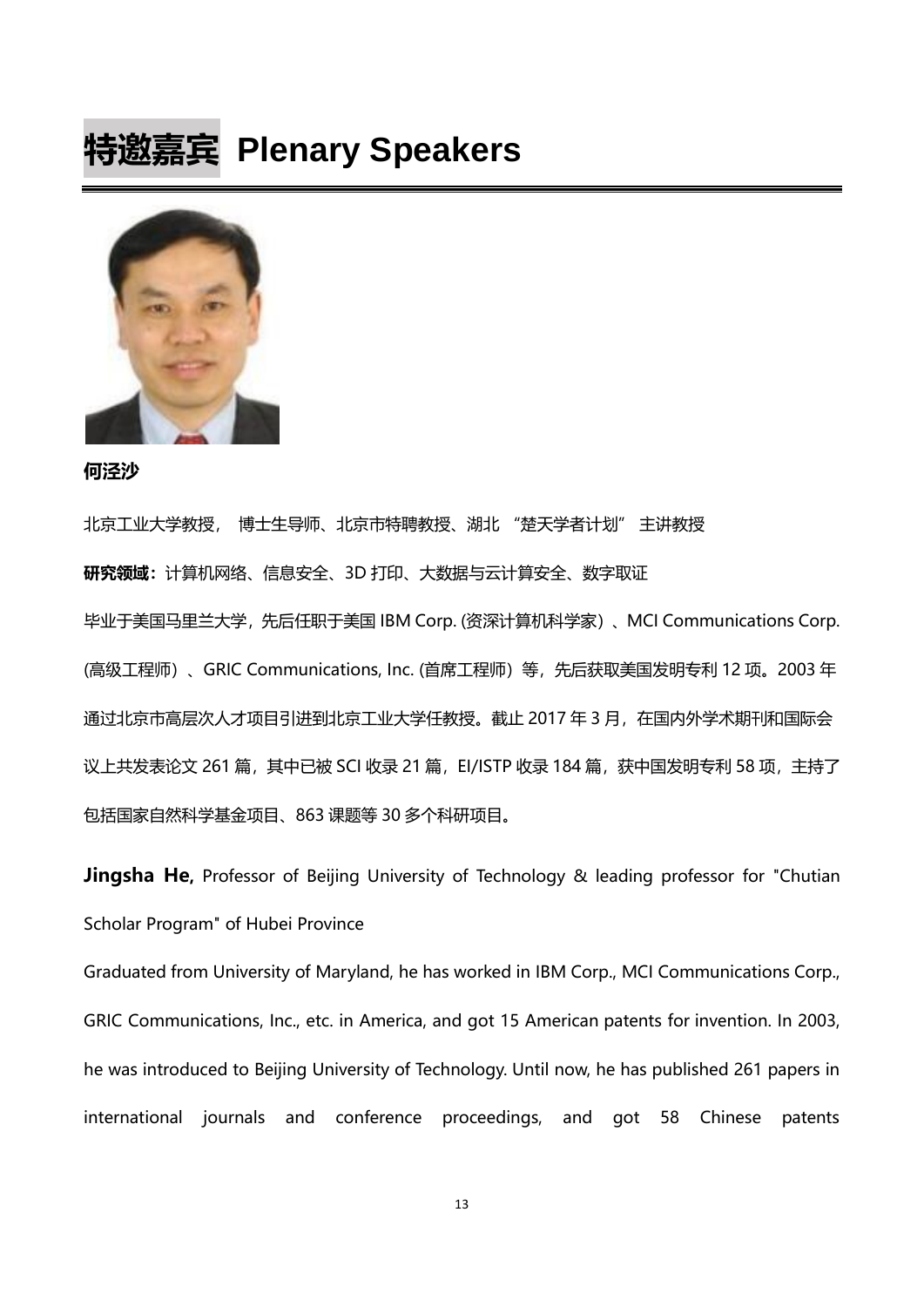for invention, presided over more than 30 projects as well, such as National Natural Science Foundation of China, 863 project, etc.

**Research field**: Computer networks; information safety; 3D printing; big data and cloud computing security; digital forensics



#### **Shien-Kuei Liaw**

国立台湾科技大学教授, IEEE、国际光学工程学会高级会员, 美国光学学会台湾分会副主席, 台湾光子学 会秘书长

Shien-Kuei Liaw 取得国立交通大学光子学工程和台湾大学机械工程双博士学位后,于 1993 年加入台湾中 华电信并致力于光通信和光纤技术的研究;2002 年加入国立台湾科技大学电子工程学系,曾任光电研究中 心和 NTUST 技术转移中心主任。他拥有 7 项美国专利, 撰写期刊文章和国际会议报告超过 250 篇。此外, Shien-Kuei Liaw 教授还担任过许多国际学术会议的会议主席、主讲嘉宾,并担任国际期刊"Fiber and Integrated Optics"副主编。

**研究领域**:光学传感、光通信、光纤器件及可靠性测试

**Shien-Kuei Liaw:** Professor of National Taiwan University of Science and Technology (NTUST), Vice President of the Optical Society (OSA) Taiwan Chapter and Secretary-General of Taiwan Photonic Society, IEEE senior member.

14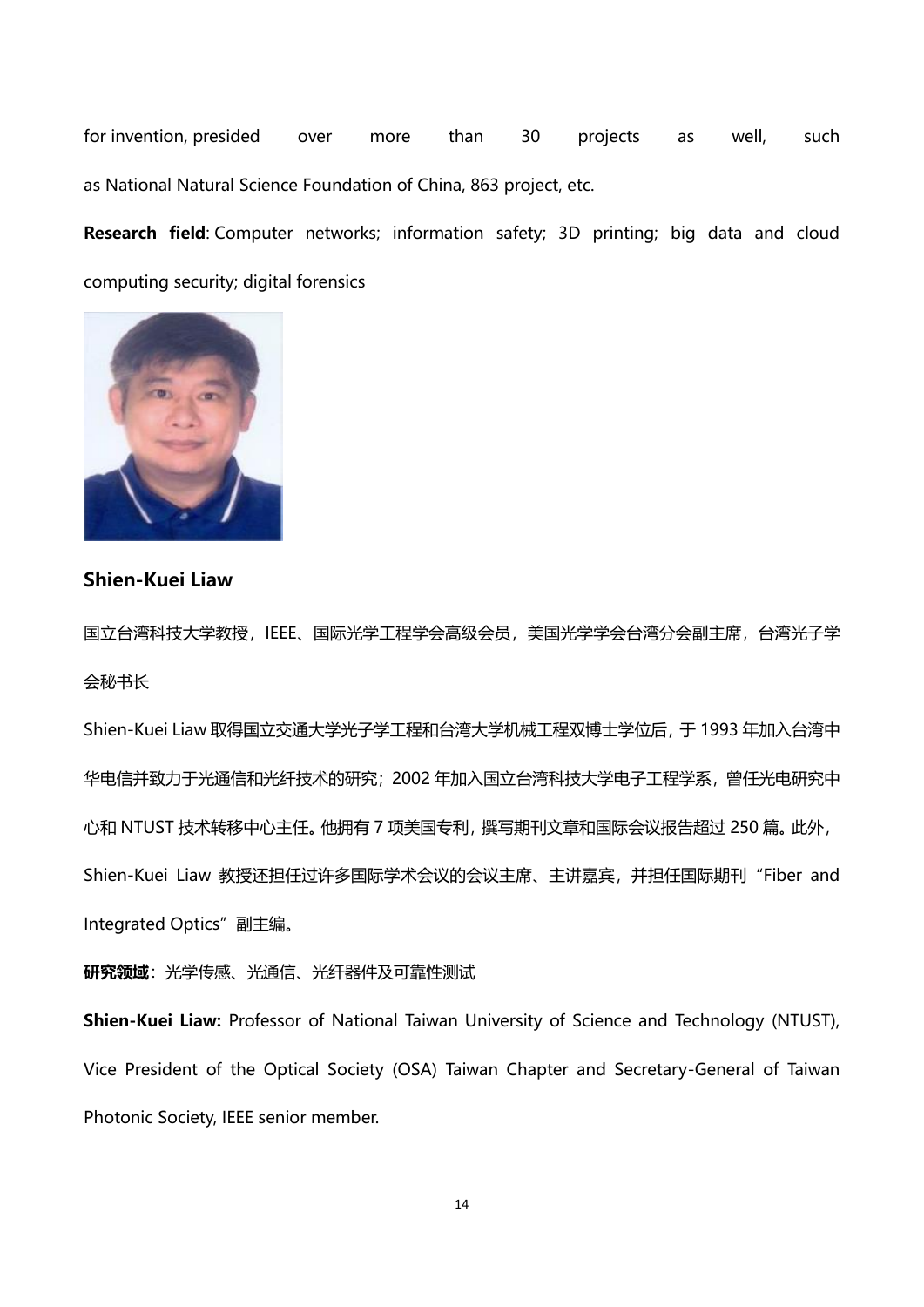Shien-Kuei (Peter) Liaw received double PhD degrees from National Chiao-Tung University in photonics engineering and from National Taiwan University in mechanical engineering, respectively. He owned seven U.S. patents, and authored or coauthored for more than 250 journal articles and international conference presentations. He earned many national honors such as Outstanding Professor of the Chinese Institute of Electrical Engineering in 2015, etc. He has been actively contributing for numerous conferences as technical program chair, international advisory committee, session chair and keynote speaker, invited speaker. He serves as an Associate Editor for Fiber and Integrated Optics. Currently, Dr. Liaw is a senior member of IEEE, OSA and SPIE. **Research field:**Optical sensing, optical communication, fiber optics devices and reliability testing.



#### **DEBJANI CHAKRABORTY**

印度理工学院教授,博士生导师

DEBJANI CHAKRABORTY 于 1995 年获得印度理工学院数学博士学位,1997 年获得印度科学大会协会数 学青年科学家奖,并获印度国家科学院提名,主持的科研项目多次获印度科学与工业研究中心基金资助。 2010年获得IEEE ICSMB会议最佳论文奖,2016年斩获第24届西孟加拉邦科学技术大会最佳论文奖,2017 年荣获国际科学理事会最佳报告奖。在国内外学术期刊及会议上发表论文 130 余篇,并完成 2 本学术著作。 主持政府及企业科研项目 10 余项,并在 NPTEL、MOOC 等在线学习网站发布数十项网络课程及学术讲座 视频。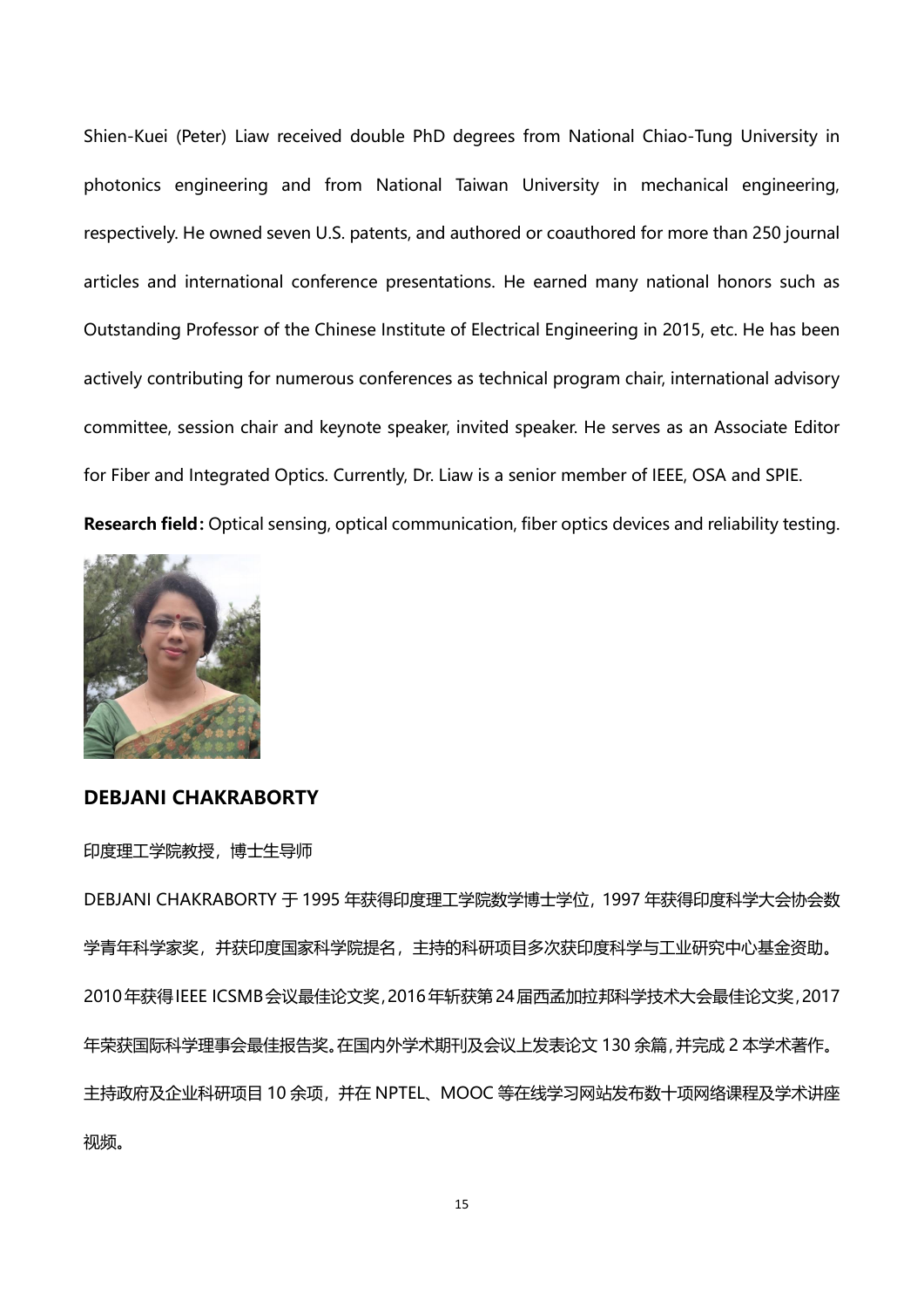#### **研究领域**:信息管理系统、数据集成、决策建模、遗传算法、模糊计算等

#### **DEBJANI CHAKRABORTY**: Professor of Indian Institute of Technology

DEBJANI CHAKRABORTY got her doctor's degree from Department of Mathematics, Indian Institute of Technology in 1995. Now she is Nominated Member of Indian National Academy of Sciences, Allahabad. She got Young Scientist Award '97 in Mathematics by Indian Science Congress Association, and Young Scientist Scheme from DST, India in 1997. In addition, she got Research Associateship and Fellowship from CSIR in 1996 and 1989. More than 130 papers have been published in international journals and conferences. In 2004, she got Best paper award, WCLC 04, IISC Bangalore; in 2010, she got Best Paper Award, IEEE ICSMB 2010, SMST IIT Kharagpur; in 2016, she got Best paper in Presidency and state level in 24th West Bengal State Sc and Tech Congress; and in 2017, she got Best Presentation Award from International Science Council, London.

**Research field**: Information management system, data integration, decision-making model, Genetic algorithm and fuzzy calculation.



#### **Seongah Chin**

韩国圣洁大学教授,该校虚拟现实与视觉计算实验室主任、产学研合作基金会主任 Seongah Chin 于 1999 年在史蒂文斯理工学院获得计算机科学博士学位,曾为韩国首尔大学媒体技术系研 究教授, 现担任 XICOM 实验室主任。Seongah Chin 的研究获得 IITP, NRF, KOSEF, SMBA, MOCIE and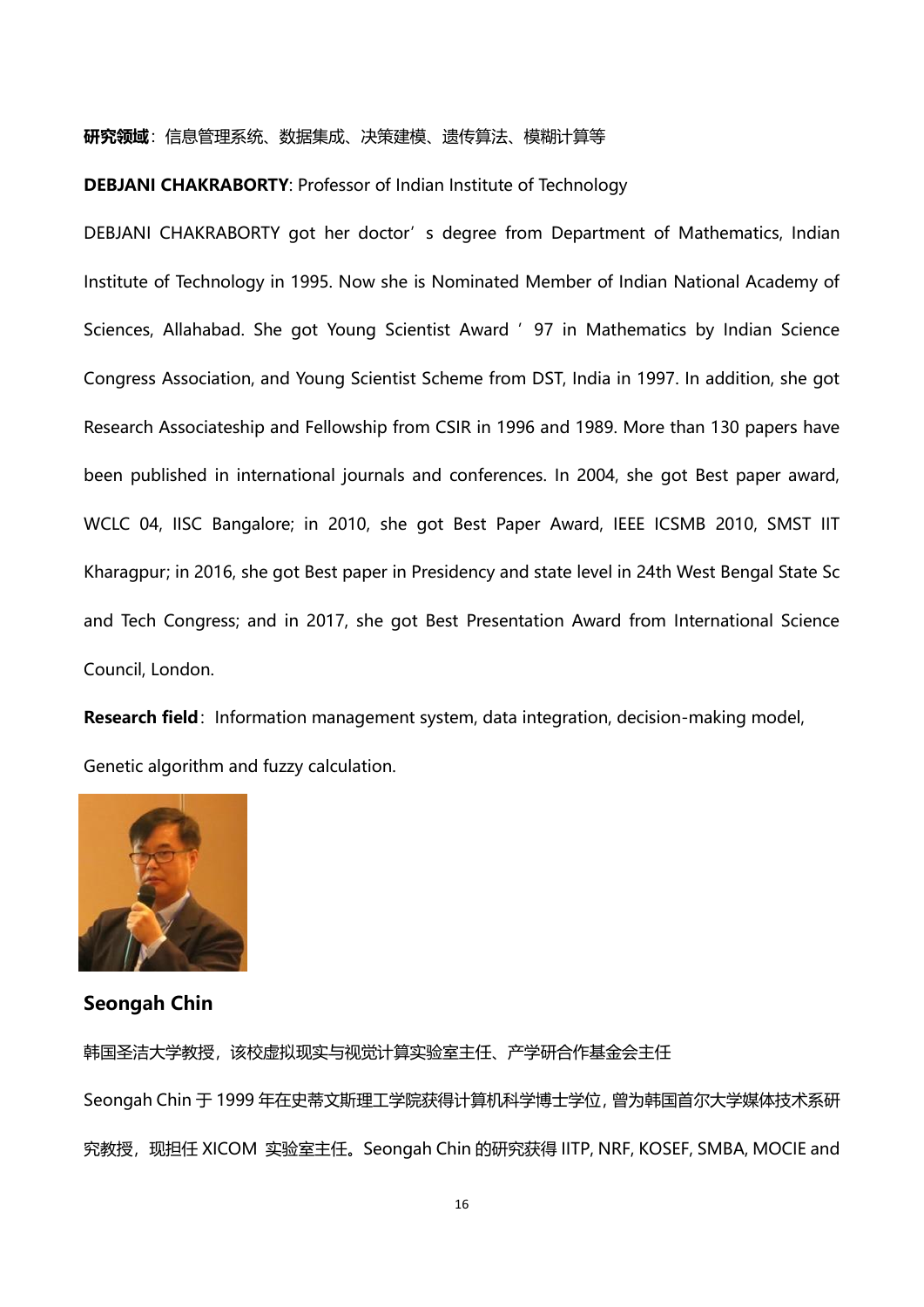KOFAC 等基金或机构的支持, 在国内外期刊及会议上发表学术论文超过 135 篇, 其中包括 IEEE Transactions on SMC, Multimedia Systems 等杂志。此外,他还作为访问教授和学者多次出国进行学术 交流,如美国韦恩州立大学、新加坡南洋理工大学等,同时担任多本期刊编辑委员会委员。

**研究领域:**多媒体系统,虚拟现实,人机交互、计算机图形、视觉计算等

**Dr. Seongah Chin**: Professor, Division of Media Software, and Director of Virtual Reality and Visual Computing Laboratory named XICOM LAB at Sungkyul University, South Korea.

Dr. Seongah Chin received his Ph.D. degree in Computer Science from Stevens Institute of Technology in 1999. Heworked as a research Professor at the Department of Media Technology at Sogang University in South Korea. His research outcomes have mainly been supported by the funding from IITP, NRF, KOSEF, SMBA, MOCIE and KOFAC, and he has published more than 135 leading academic journals and conference papers including IEEE Transactions on SMC, Multimedia System. He also spent two sabbatical leaves collaborating with the Department of Industrial and System Engineering, Wayne State University in USA, at MAGIC (Multi-plAtform Game Innovation Center), Nanyang Technological University in Singapore and Interactive Computing Lab, KAIST in Korea, and YUST in China as a visiting professor and scholar. Currently, Dr. Chin is serving as editorial board member, program committee, invited and keynote speaker in his expertise.

**Research field**: Virtual reality, physically-based material rendering, human computer interaction, computer graphics, facial expression and computer vision.

17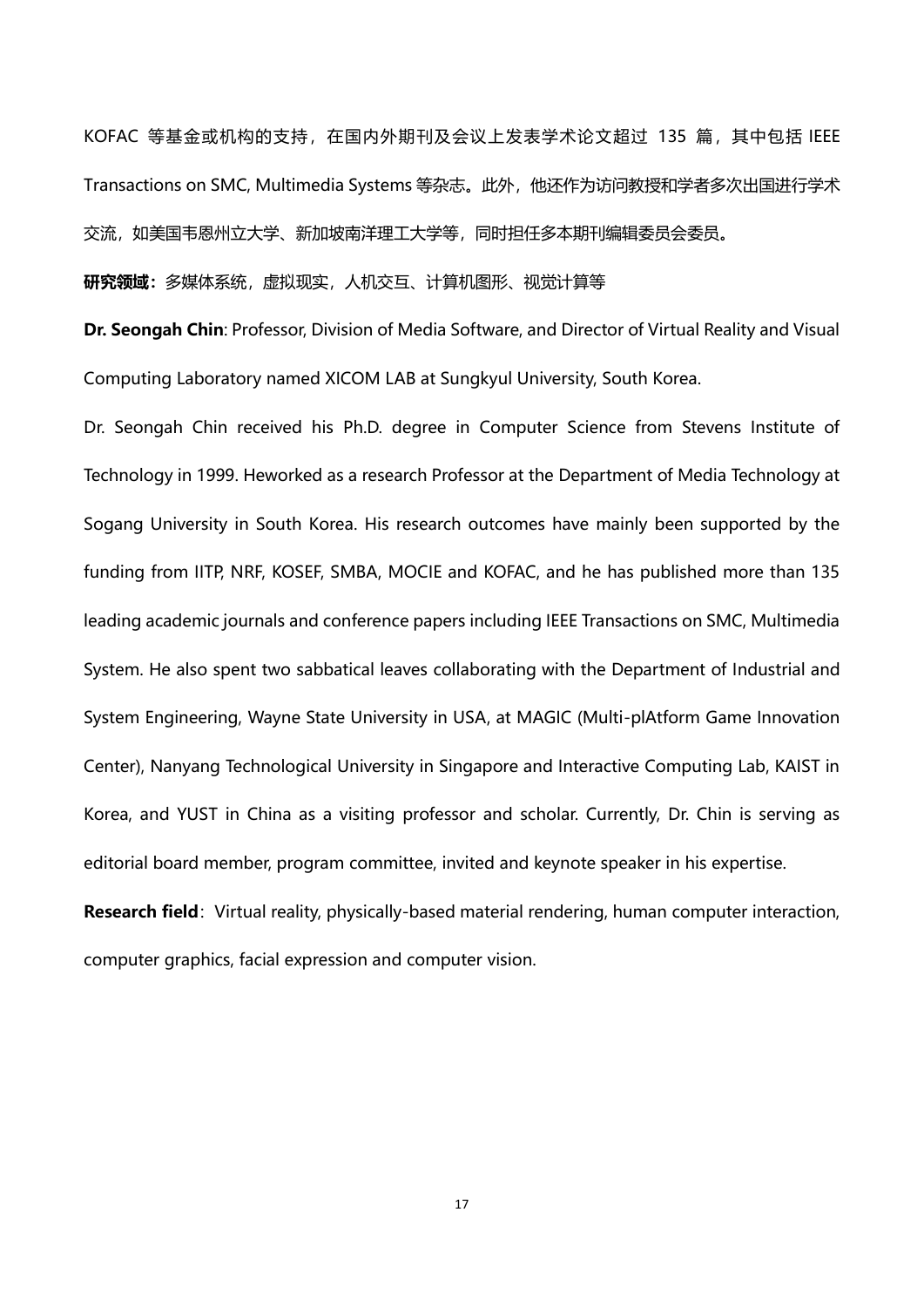

#### **Masashi Kawaguchi**

#### 日本铃鹿工业高等专门学校国家技术研究所教授

Masashi Kawaguchi 1987 年于名古屋工业大学毕业获得信息工程学士学位,1992 年调任为鈴鹿大学国家 技术研究院电气工程学院研究助理,2003 年获名古屋工业大学环境技术与城市规划专业硕士学位,2004 年被评为副教授,2012 年晋升为教授,是日本电气工程师学会、日本情报处理学会成员。

研究领域:信息工程、电气工程

**Masashi Kawaguchi**: Professor, National Institute of Technology, Suzuka College.

Masashi Kawaguchi received the B.E. degree in Information Engineering from the Nagoya Institute of Technology in 1987. He joined Kaisei High School as a mathematics teacher in 1987. He was transferred as a Research Associate in the Department of Electrical Engineering of National Institute of Technology, Suzuka College in 1992. He received the D.E. degree in Environmental Technology and Urban Planning Graduate School of Engineering at Nagoya Institute of Technology in 2003. He became an associate professor in 2004 and promoted a professor in 2012. He is a member of the IEE of Japan and IPSJ (Japan).

**Research field:** Information technology, electrical engineering

18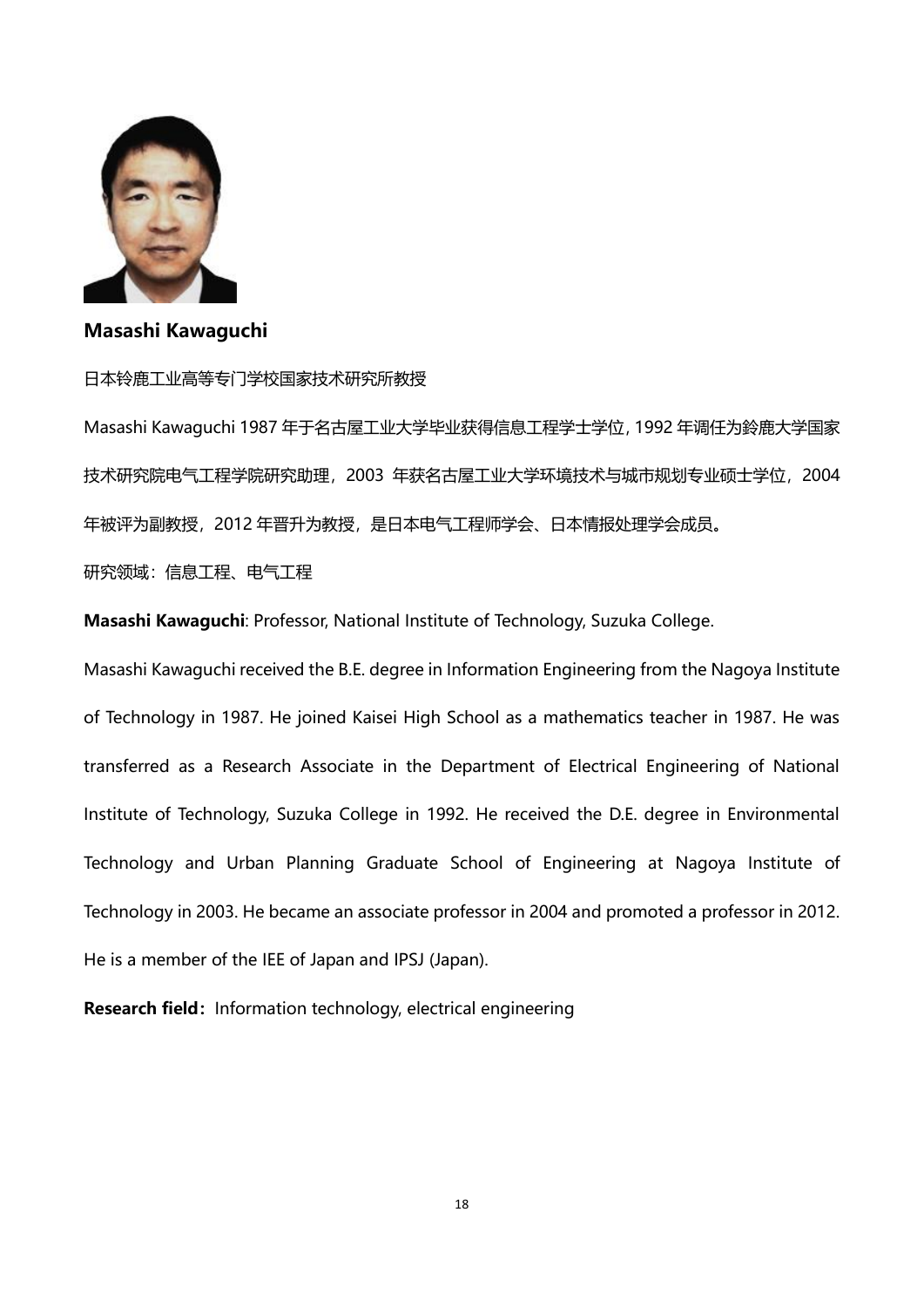# **会议信息 Conference Information**

### **会议时间 Dates**

2018年9月21日-22日

September 21<sup>th</sup>-22<sup>th</sup>, 2018

### **大会报到 Registration**

| 日期/Date                      | 时间/Time     | 」地点/Location                    |
|------------------------------|-------------|---------------------------------|
| 2018年9月21日下午                 | 14:00-19:00 | 西安天域凯莱大饭店                       |
| Sep. 21 <sup>th</sup> , 2018 |             | Tianyu Gloria Grand Hotel Xi'an |

### **乘车路线 Transportation**

| 西安咸阳国际机场→西安天域凯莱大饭店                                   | 乘坐机场大巴文艺路至文艺路(李家村)西藏大                           |  |  |
|------------------------------------------------------|-------------------------------------------------|--|--|
| Xi'an Xianyang International Airport $\rightarrow$   | 厦站下车,步行至西安天域凯莱大饭店                               |  |  |
| Tianyu Gloria Grand Hotel Xi'an                      | Take Airport shuttle bus (Wenyi Road) to        |  |  |
|                                                      | Wenyi Road (Lijia Village) Tibet Building       |  |  |
|                                                      | Station, and then walk to Hotel                 |  |  |
| 西安北站(高铁)→西安天域凯莱大饭店                                   | 乘坐公交723路至地铁2号线北苑站,乘地铁2号线                        |  |  |
| Xi'an High-speed Rail Station $\rightarrow$ Tianyu   | 至南稍门站(D口出),乘坐教育专线至李家村站下                         |  |  |
| Gloria Grand Hotel Xi'an                             | 车, 步行至西 <del>安</del> 天域凯莱大饭店                    |  |  |
|                                                      | Take Bus 723 to Beiyuan Station of Metro line   |  |  |
|                                                      | 2, take Metro line 2 to Nanshao Gate Station    |  |  |
|                                                      | (D Exit), take Bus Special Line of Education to |  |  |
|                                                      | Lijia Village Station, and then walk to Hotel   |  |  |
| 西安火车站→西安天域凯莱大饭店                                      | 乘坐30路公交至李家村站下车,步行至西安天域                          |  |  |
| Xi'an Railway Station $\rightarrow$ Tianyu<br>Gloria | 凯莱大饭店                                           |  |  |
| Grand Hotel Xi'an                                    | Take No.30 Bus to Lijia Village Station, and    |  |  |
|                                                      | then walk to Hotel                              |  |  |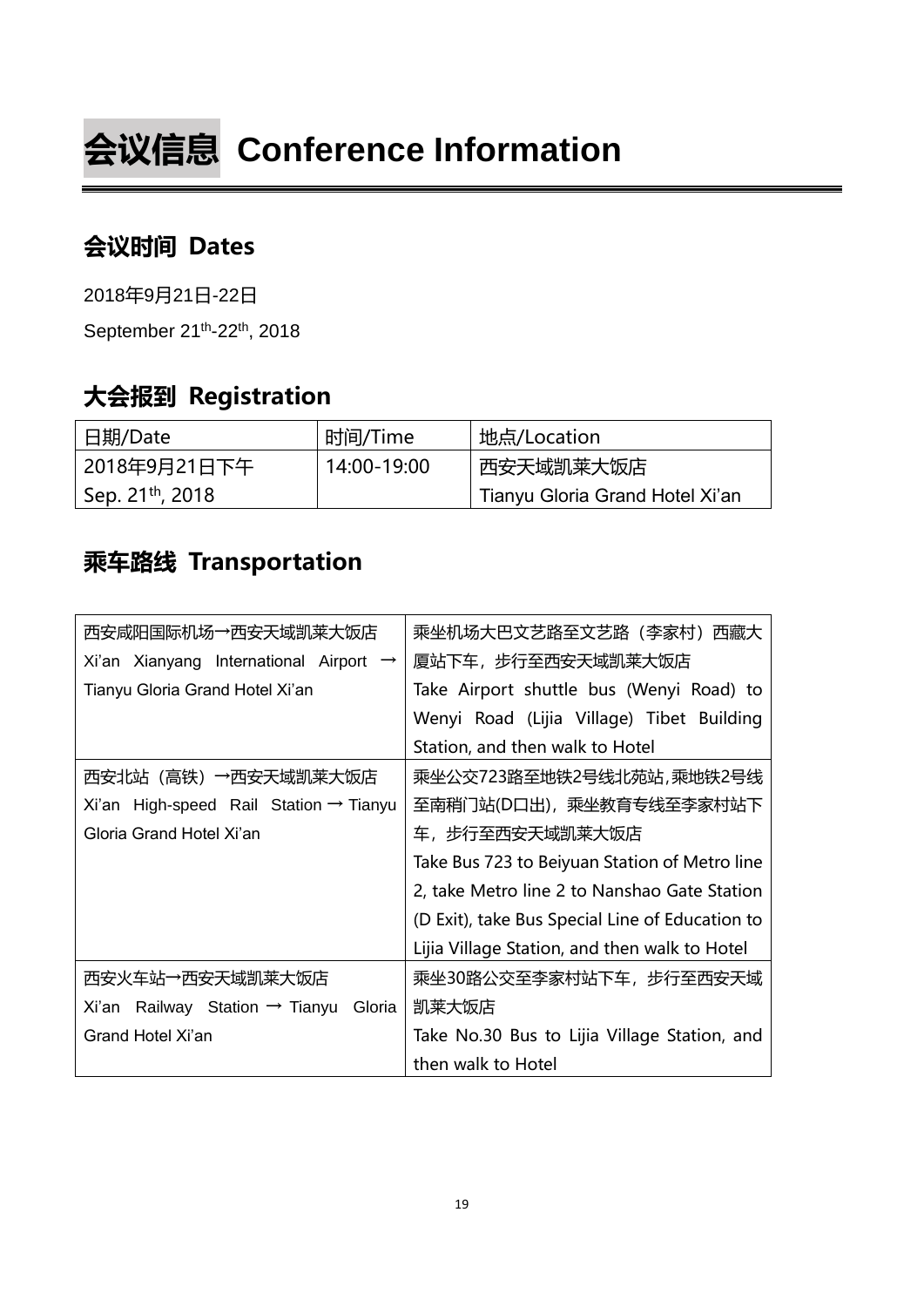### **代表标识 Participant Identification**

参会证是参会代表的标识。请在参加会议活动和使用茶点时佩戴参会证。没有佩戴参会证 者将无法进入会场参会。

- · 佩戴蓝色和绿色参会证者为会议正式代表
- · 佩戴红色参会证者为会议工作人员
- · Please wear your participant cards for all the conference activities.
- · Blue and Green: Participants
- · Red: Staff

### **会议语言 Language**

大会交流语言为英文和中文

The official languages of ICCSIE2018 are English and Chinese.

### **住宿安排 Accommodation**

考虑到酒店接待能力,所有参会学者建议入住**西安天域凯莱大饭店(西安市雁塔路北段1 号 710054),**住宿费标准400-450元/晚(含早餐)。

本届会议会务组已与以上酒店签订协议,入住可享受协议价。如需预定房间,可联系会务 组尤老师 (邮箱iccsieconf@163.com, 电话: 15515536262)

所有参会者亦可自行预定西安天域凯莱大饭店周边的快捷酒店。

All foreign participants will be recommended to live in **Tianyu Gloria Grand Hotel Xi'an.**  Address: No.1 of Yanta North Road, Xi'an City, Shaanxi Province

Any question on accommodation, please contact iccsieconf@163.com TEL: 86-15515536262.

### **会议重要活动 Important Events**

#### **开幕式 Opening Ceremony**

时间:2018年9月22日上午9:00-9:10 地点:西安天域凯莱大饭店 Time: 8:30-9:00 a.m., Sep.22th, 2018 Venue: Tianyu Gloria Grand Hotel Xi'an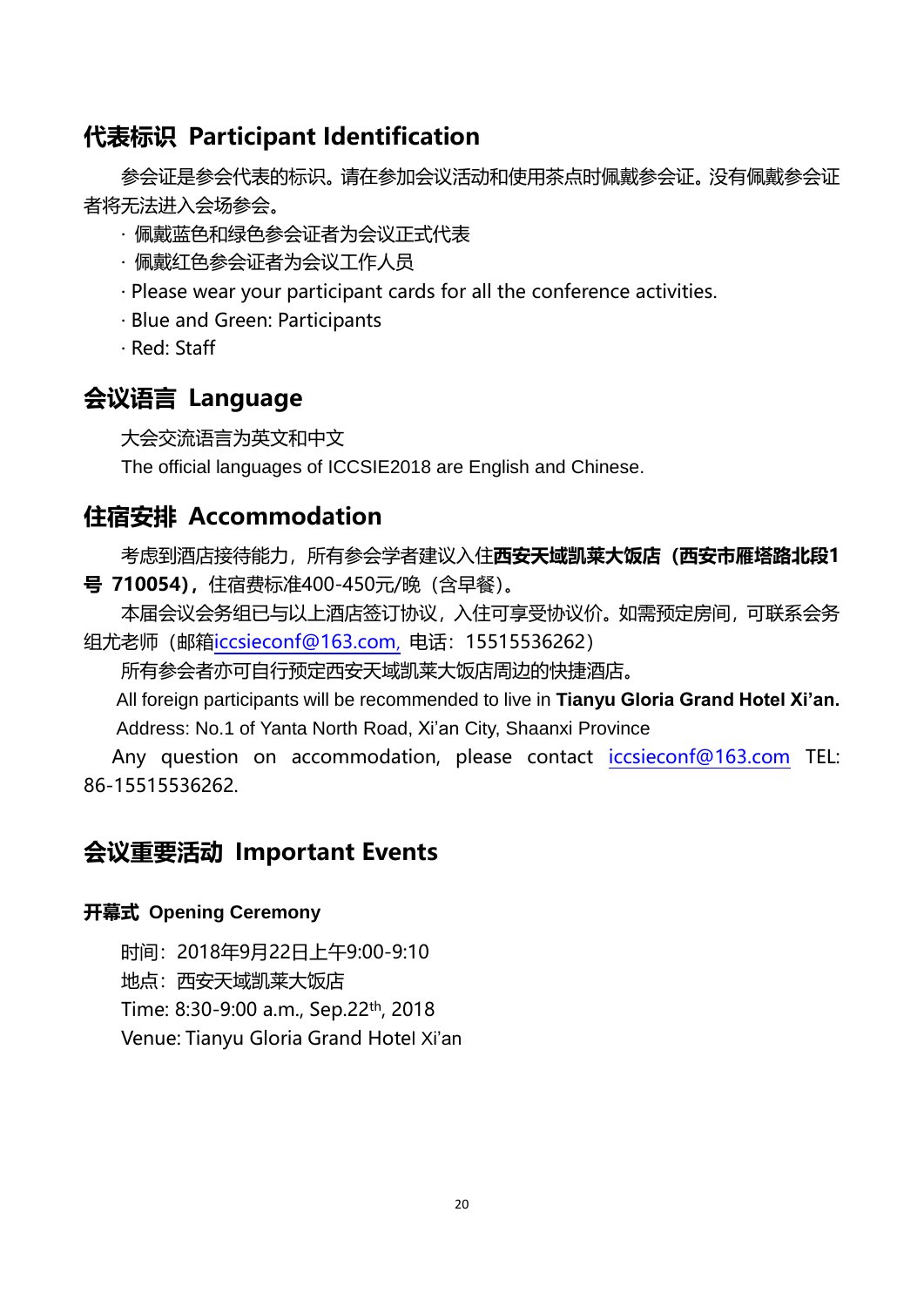### **学术交流须知 Scientific Information**

#### **学术报告顺序**

学术交流将按照大会最终日程册进行, 请发言的代表注意自己的发言日期和时间并提前 作好准备。

Order of presentation will be arranged based on **Final Conference Program of ICCSIE2018**, so delegates who give presentations should prepare your speeches in advance.

#### **幻灯片 PPT**

请做报告嘉宾于2018年8月24日之前将准备好的中英文PPT发送至会务组邮箱 iccsieconf@163.com,若涉及研究成果保密,请至少提前发送报告概要至会务组。

All delegates who give presentations should send PPT in English version before **August 24, 2018** to iccsieconf@163.com.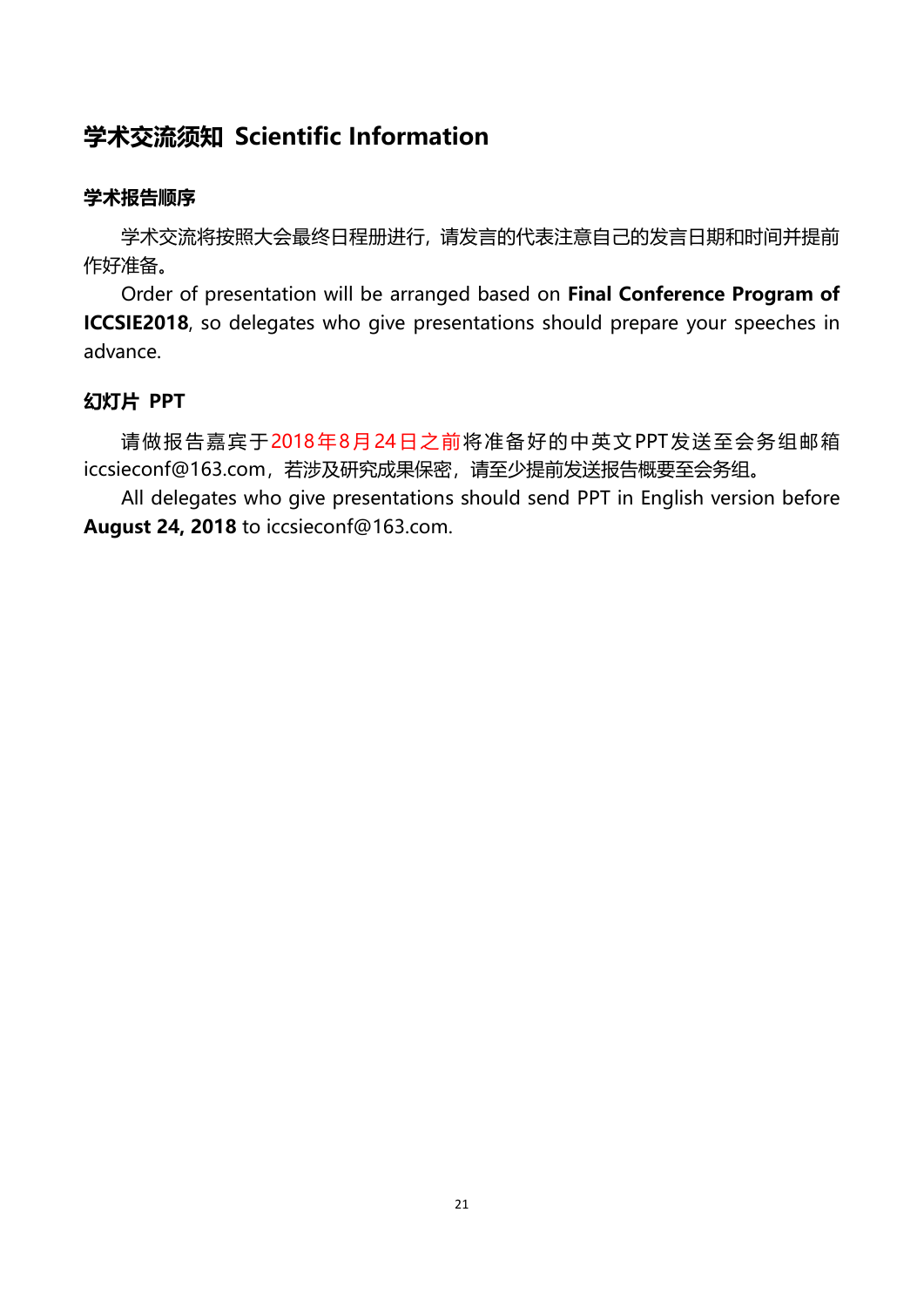# **会议地点 Venue**

西安天域凯莱大饭店 地址:西安市雁塔路北段1号 710054 Tianyu Gloria Grand Hotel Xi'an Address: No.1 of Yanta North Road, Xi'an City, Shaanxi Province

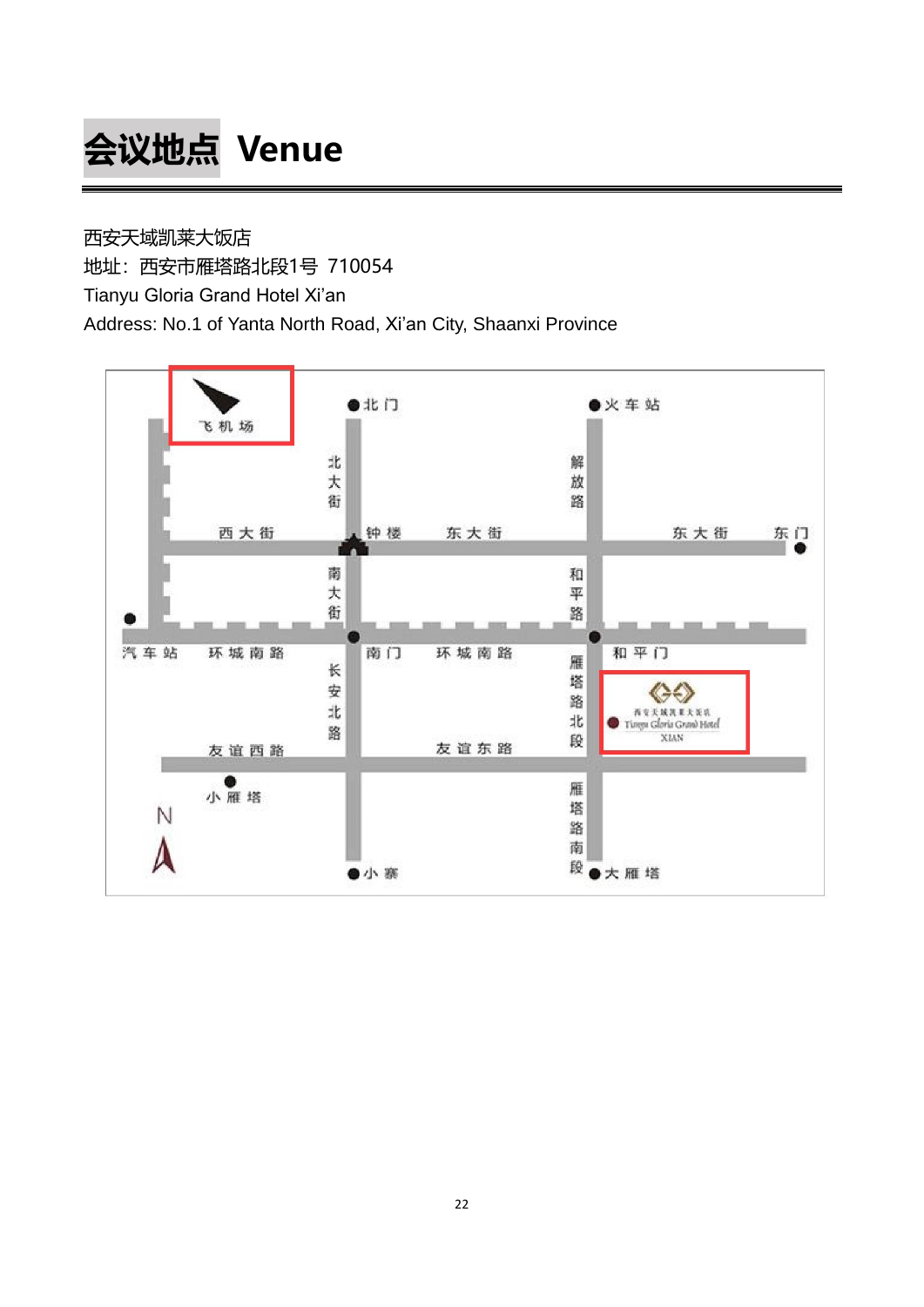

### **ICCSIE2018 日程安排**

| 日期             | 时间          | 事项                         | 地点        |
|----------------|-------------|----------------------------|-----------|
| 9月21日          | 14:00-19:00 |                            | 西安天域凯莱大饭店 |
| 星期五            |             | 会议报到                       | 大堂        |
|                | 8:30-9:00   | 会议报到                       |           |
|                | 开幕式         |                            |           |
|                | 9:00-9:10   | 领导致辞                       |           |
| 9月22日<br>星期六上午 | 特邀报告        |                            |           |
|                | 9:10-9:50   | 何泾沙                        | 西安天域凯莱大饭店 |
|                | 9:50-10:30  | <b>DEBJANI CHAKRABORTY</b> | 六楼多媒体会议室  |
|                | 10:30-10:50 | 集体合影 & 茶歇                  |           |
|                | 10:50-11:20 | Shien-Kuei Liaw            |           |
|                | 11:20-11:50 | <b>Seongah Chin</b>        |           |
|                | 12:00-13:30 |                            | 西安天域凯莱大饭店 |
|                |             | 午餐                         | 自助餐厅      |
| 9月22日<br>星期六下午 | 主题报告        |                            |           |
|                | 14:00-14:30 | Masashi Kawaguchi          | 西安天域凯莱大饭店 |
|                | 14:30-15:00 | <b>Tei-Chen Chen</b>       | 六楼多媒体会议室  |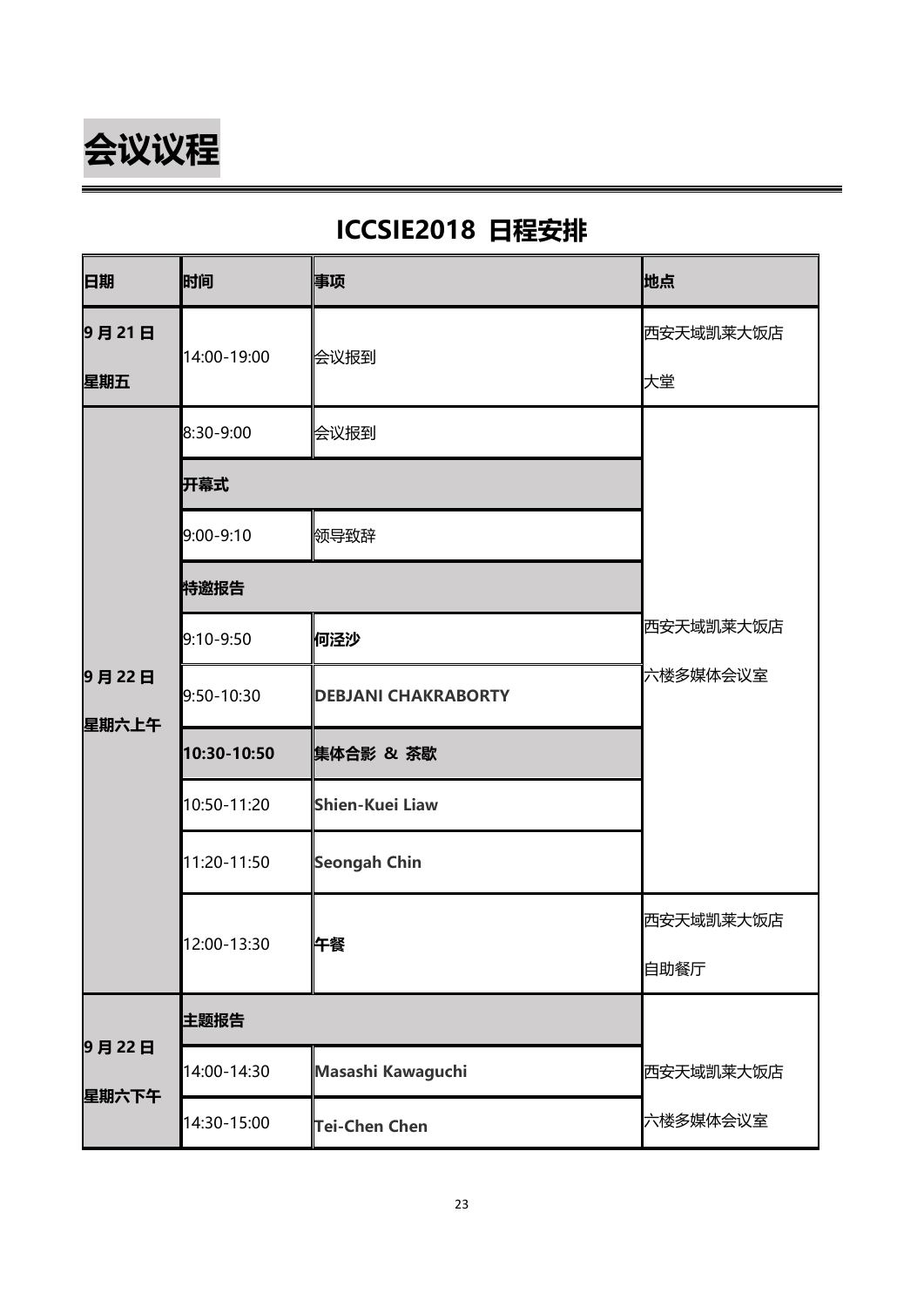|       | 15:00-15:30 | <b>Wang FuKe</b> |  |
|-------|-------------|------------------|--|
|       | 15:30-18:00 | 接收论文口头报告与交流      |  |
|       | 18:00-18:10 | 闭幕式              |  |
| 9月23日 | 全天          | 自由活动             |  |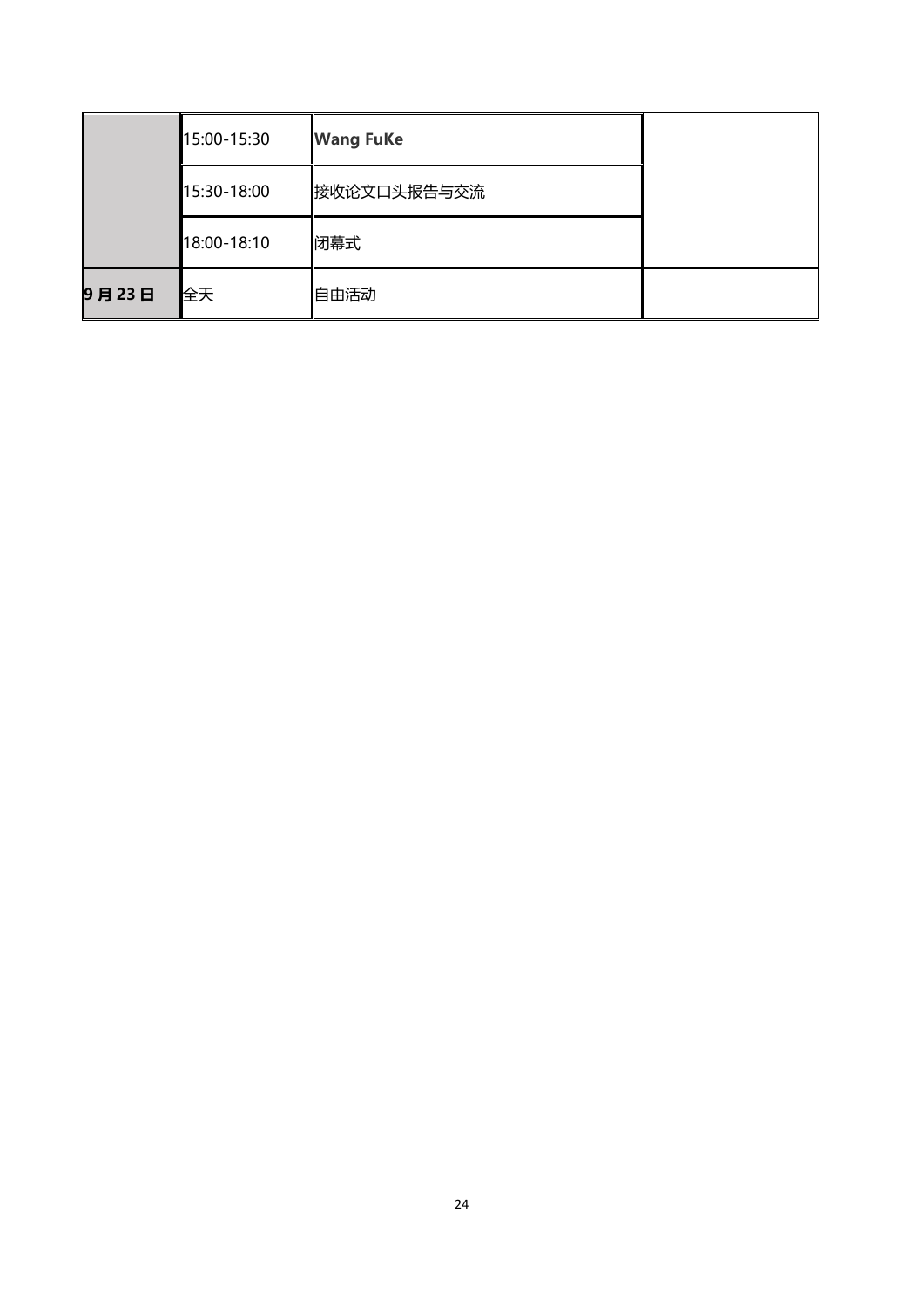# **Conference Schedule**

| <b>Date</b>                       | <b>Time</b>             | <b>Item</b>                | Location                     |
|-----------------------------------|-------------------------|----------------------------|------------------------------|
| <b>Sep. 21</b><br>Friday          | 14:00-19:00             | Registration               | Lobby of Tianyu Gloria       |
|                                   | 8:30-9:00               | Registration               | Grand Hotel Xi' an           |
|                                   | <b>Opening ceremony</b> |                            |                              |
|                                   | 9:00-9:10               | Welcome speech             |                              |
|                                   | <b>Keynote Speech</b>   | Multimedia Room at         |                              |
|                                   | 9:10-9:50               | ∦Jingsha He                | Sixth Floor,                 |
| <b>Sep. 22</b>                    | 9:50-10:30              | <b>DEBJANI CHAKRABORTY</b> | Tianyu Gloria Grand          |
| <b>Saturday</b>                   | 10:30-10:50             | Group photo & tea break    | Hotel Xi' an                 |
|                                   | 10:50-11:20             | Shien-Kuei Liaw            |                              |
|                                   | 11:20-11:50             | Seongah Chin               |                              |
|                                   |                         |                            | Cafeteria of Tianyu          |
|                                   | 12:00-13:30             | Lunch                      | Gloria Grand Hotel<br>Xi' an |
| <b>Sep. 22</b><br><b>Saturday</b> | <b>Special Report</b>   |                            | Multimedia Room at           |
|                                   | 14:00-14:30             | Masashi Kawaguchi          | Sixth Floor,                 |
|                                   | 14:30-15:00             | Tei-Chen Chen              | Tianyu Gloria Grand          |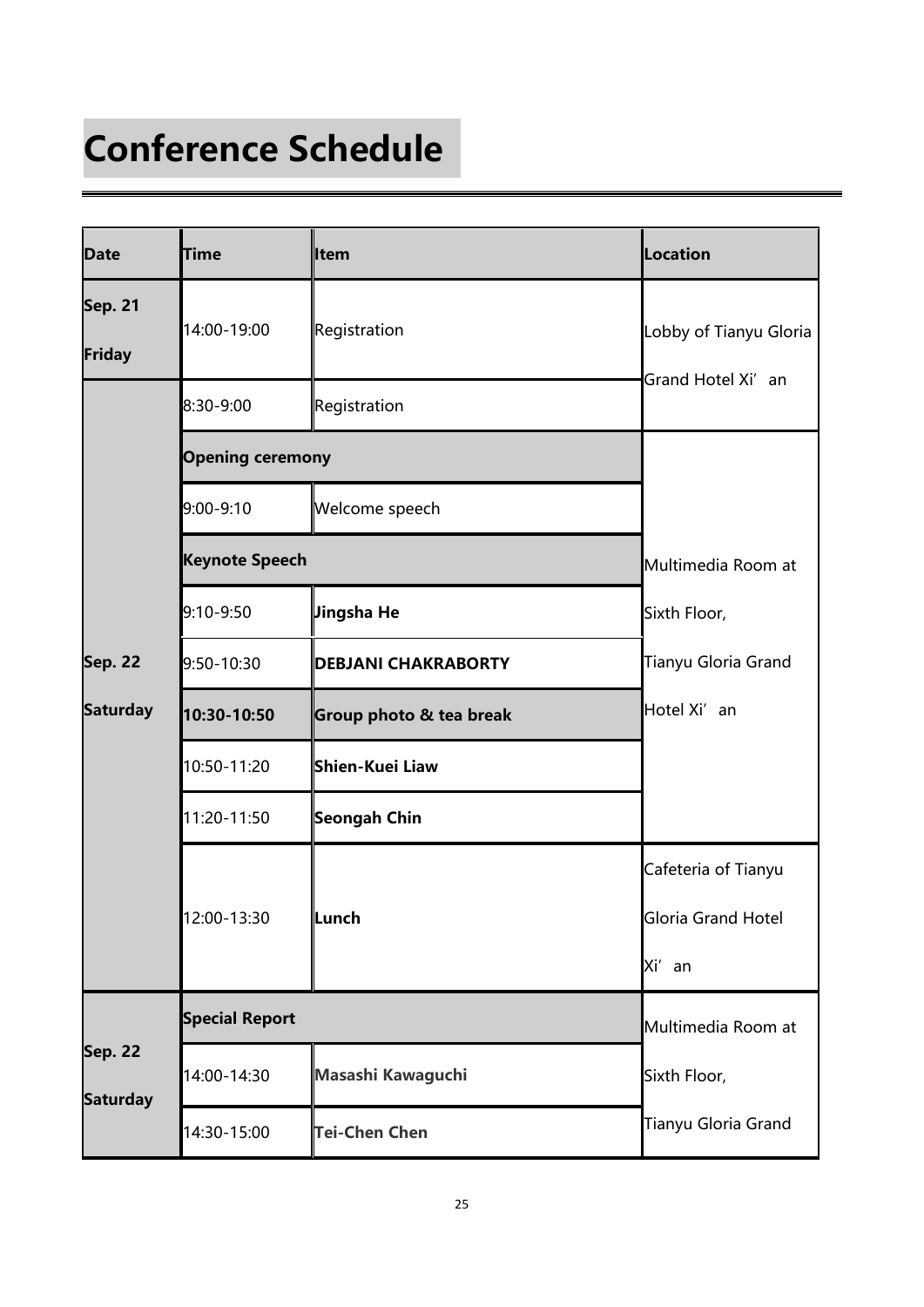|                | 15:00-15:30 | <b>Wang FuKe</b>                     | Hotel Xi' an |
|----------------|-------------|--------------------------------------|--------------|
|                | 15:30-18:00 | Oral presentation of accepted papers |              |
|                | 18:00-18:10 | Closing ceremony                     |              |
| <b>Sep. 23</b> |             | Free time                            |              |
| <b>Sunday</b>  | Whole day   |                                      |              |